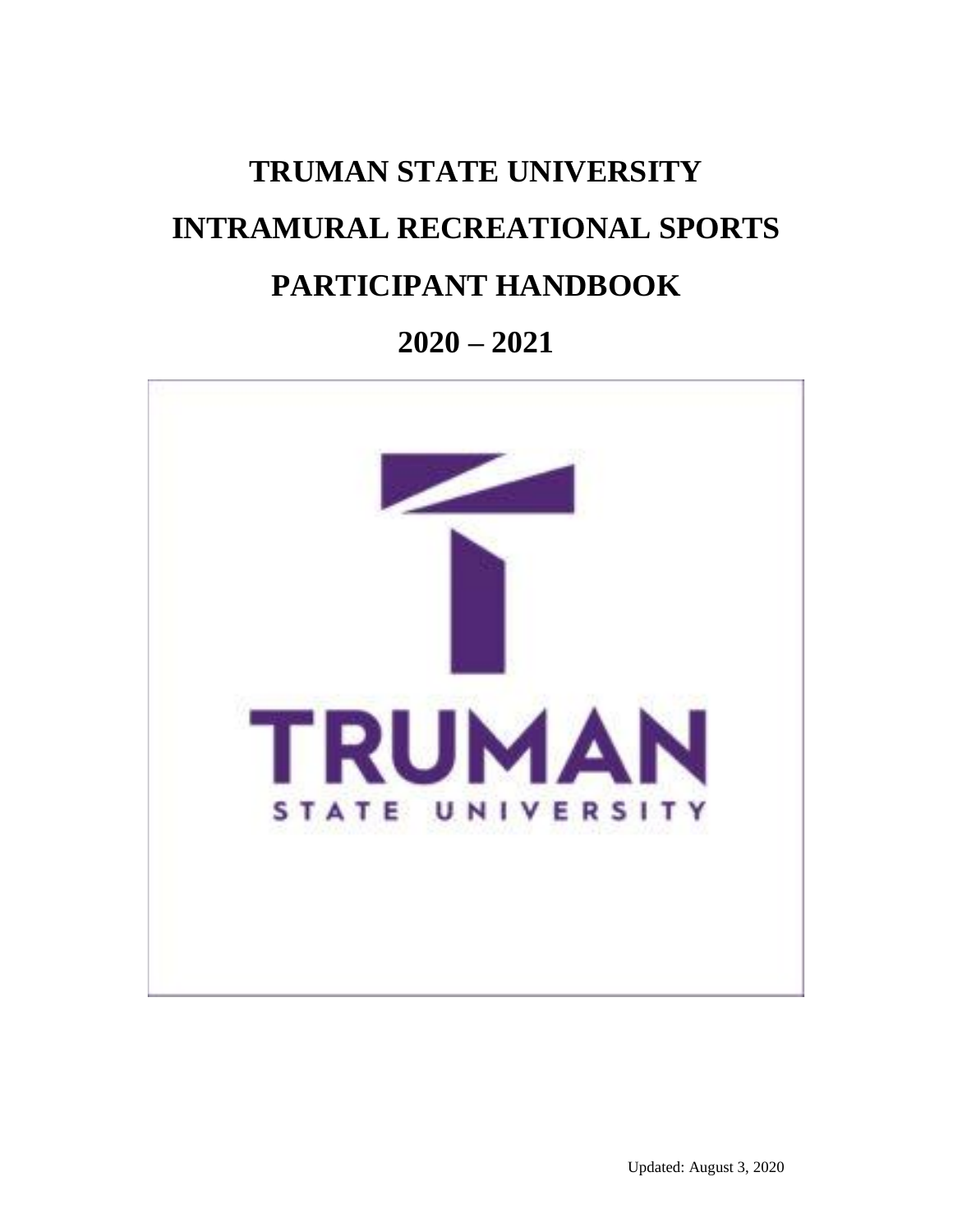# **TABLE OF CONTENTS**

|                  | $\cdot$ .3                 |
|------------------|----------------------------|
| 1.1              | <b>Mission</b>             |
| 1.2              | <b>Office</b>              |
| 1.3              | <b>Staff</b>               |
| 1.4              | <b>Facilities</b>          |
| 1.5              | Equipment                  |
| 1.6              | <b>Health and Safety</b>   |
| 1.7              | <b>Waiver of Liability</b> |
| 1.8              | <b>Communications</b>      |
| 1.9              | <b>Amendments</b>          |
|                  |                            |
| 2.1              | Code                       |
| $2.2\phantom{0}$ | <b>Team Representation</b> |
| 2.3              | <b>Ratings</b>             |
| 2.4              | <b>Unsporting Behavior</b> |
|                  |                            |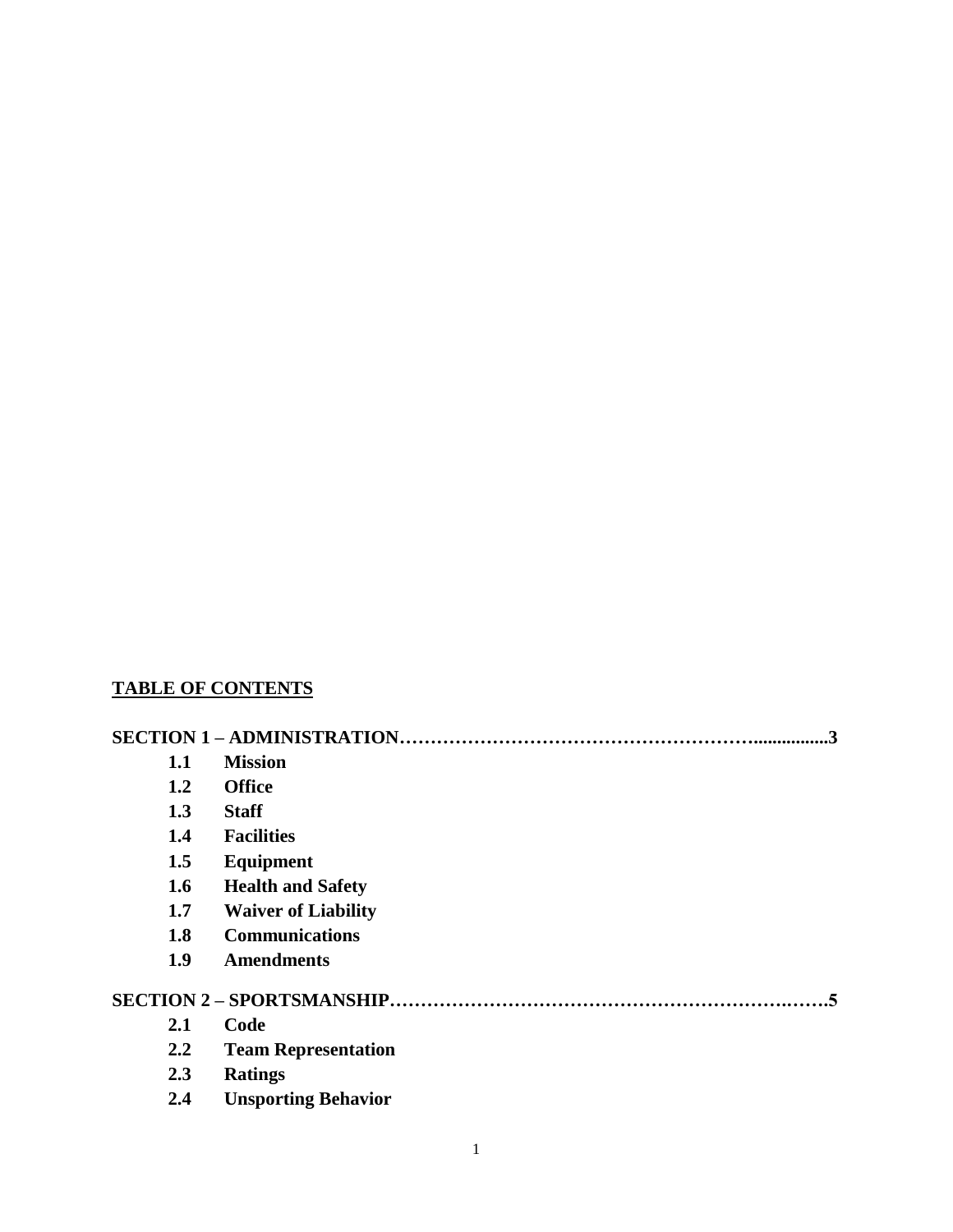| 3.1  | <b>General Eligibility</b>                                            |
|------|-----------------------------------------------------------------------|
| 3.2  | <b>Identification</b>                                                 |
| 3.3  | <b>College Varsity Athletes &amp; Former Varsity College Athletes</b> |
| 3.4  | <b>Sport Club Members</b>                                             |
| 3.5  | <b>Team Limit Restrictions</b>                                        |
| 3.6  | <b>Related Activities for Eligibility Purposes</b>                    |
| 3.7  | <b>Professional Players</b>                                           |
| 3.8  | <b>Use of Ineligible Players</b>                                      |
| 3.9  | <b>Protest of Player eligibility</b>                                  |
|      |                                                                       |
| 4.1  | <b>Open Division</b>                                                  |
| 4.2  | <b>All Sports Trophy (AST) General Eligibility</b>                    |
| 4.3  | <b>AST</b> – Organization Division                                    |
| 4.4  | <b>AST - Greek Division</b>                                           |
| 4.5  | <b>AST Points – Sportsmanship</b>                                     |
| 4.6  | <b>AST Points – Participation</b>                                     |
| 4.7  | <b>AST Points - Placement Points</b>                                  |
| 4.8  | <b>AST Points - Major/Minor Sports</b>                                |
| 4.9  | <b>AST Points – Captains Meetings</b>                                 |
| 4.10 | <b>AST Points - Protest</b>                                           |
|      |                                                                       |
| 5.1  | <b>Registration</b>                                                   |
| 5.2  | <b>Registration Restrictions</b>                                      |
| 5.3  | <b>Finding Teams</b>                                                  |
| 5.4  | <b>Team Captains' Meetings</b>                                        |
| 5.5  | <b>Fees to Play</b>                                                   |
| 5.6  | <b>Event Scheduling</b>                                               |
| 5.7  | <b>Tournament Seeding</b>                                             |
| 5.8  | <b>Protest of Playing Rules</b>                                       |
| 5.9  | <b>Awards</b>                                                         |
| 5.10 | <b>Recognition of Winners</b>                                         |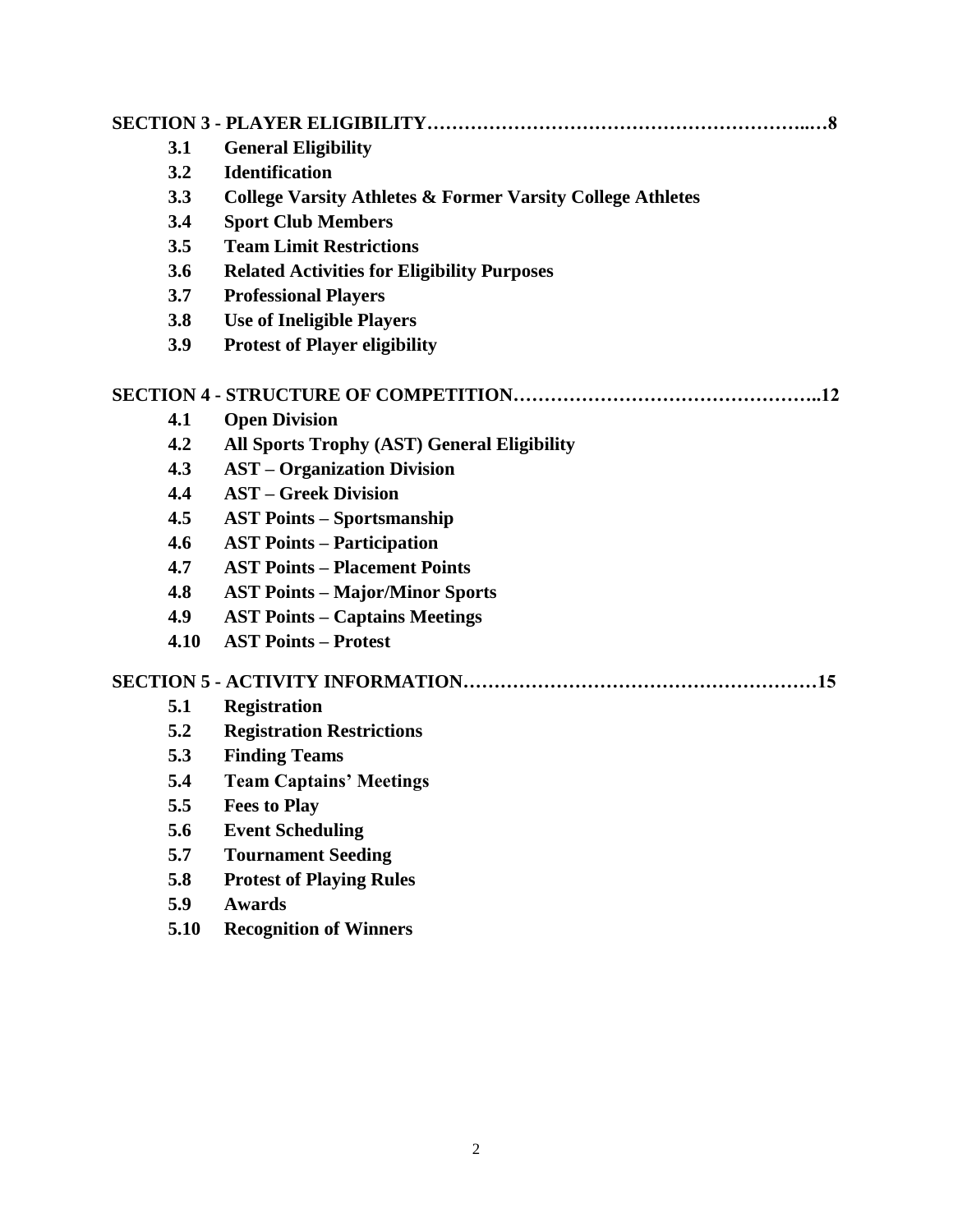#### **SECTION 1 – ADMINISTRATION**

- **1.1** Mission: The mission of the Truman State University Intramural Recreational Sports Program is to foster student development in important life skills such as teamwork, leadership, sportsmanship, and competitiveness. Participating students will demonstrate living a balanced life-style and establishing time management and stress management skills, while developing habits that have a positive impact on their health. Participation promotes individual development by providing co-curricular recreational activities for students, faculty, and staff which enhances their liberal education experience.
- **1.2** Office: Intramural Recreational Sports is a component of Campus Recreation within Student Affairs. Intramurals is one of the oldest co-curricular activities on campus, tracing its roots to the legendary Don Faurot in the 1920s.
	- **1.2.1** The program is based in the Campus Recreation Office in Room 219 of the Student Recreation Center.
	- **1.2.2** The office is open from 8:00 AM until 5:00 PM, Mondays through Fridays.
	- **1.2.3** Telephone number is (660) 785 4239.
	- **1.2.4** E-mail address is [imsports@truman.edu](mailto:imsports@truman.edu)
- **1.3** Staff: There is a full-time Intramural Recreational Sports Director who is assisted by approximately twenty-five student employees.
- **1.4** Facilities: Many of the sponsored activities utilize on-campus facilities, including the gyms at the Student Recreation Center, multipurpose recreation field, Pershing Building Natatorium, Stokes Stadium and Kenneth L. Gardner Track, sand volleyball pits at Centennial Hall and Greenwood School, tennis courts, Quadrangle, and the Student Union Building. Off-campus facilities may be utilized, including City of Kirksville ball fields and other recreational areas in the community. Participants are expected to follow usage policies and rules at each facility.
- **1.5** Equipment: Most equipment necessary for participation is supplied, excluding ball gloves, tennis racquets, golf equipment, and personal gear (clothing, shoes, etc.). Campus organizations may request to borrow intramural sports gear/equipment for special events with the approval of the Intramural Recreational Sports Director. All requests must be submitted in writing on the appropriate form available in the Campus Recreation Office. If any Intramural gear/equipment is damaged, lost, or stolen, the participant who checked out the equipment will be responsible for the replacement value of the equipment.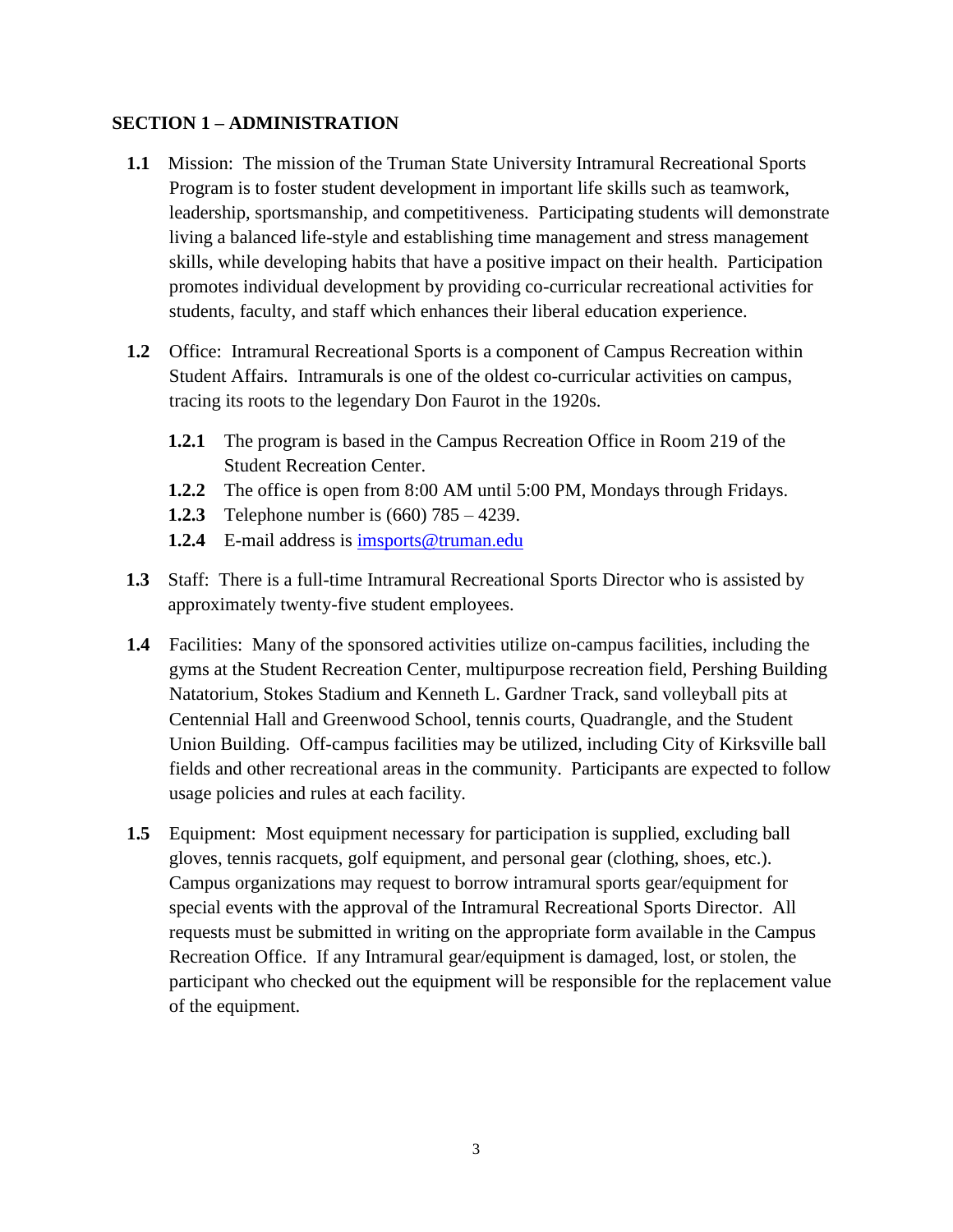- **1.6** Health and Safety: Participants must be aware of the possibility of accidents and injuries which are inherent to recreational and sporting activities. Moreover, participants should follow the instructions of their physician concerning their participation in these events. The University is not responsible for injuries to participants or spectators while competing or observing intramural recreational sports
	- **1.6.1** Cost for medical care, beyond the basic first aid provided by the intramural staff, is the responsibility of the injured party.
	- **1.6.2** Participants may not compete with open wounds or while wearing clothing that contains any amount of blood or other bodily fluid (other than perspiration).
	- **1.6.3** Participants should remove any accessories such as jewelry, wristwatches, or fitness trackers prior to any contest.
	- **1.6.4** Alcohol is prohibited on campus and in all city parks.
- **1.7** Waiver of Liability: Every participant, either by registering online for an activity or registering at an event, must read and sign the waiver of liability form prior to participation in that event. In most cases, the waiver is a requirement when registering online for an event through IMLeagues (see section 5.1 on registration). For some special events, the waiver will be available on site.
- **1.8** Communications: All information for participants is available on our website at [recreation.truman.edu,](http://truman.edu/recreation/intramural-sports) including event information and registration, playing schedules and rules, and a copy of this handbook. Communication with participants or team captains will be via telephone, text, or email. Tournament brackets and other intramural information will be posted on the intramural bulletin board in the Student Recreation Center next to the Member Services Desk at the entrance. There will also be current information available through IMLeagues as we use this site for various Intramural purposes.
- **1.9** Amendments: This Handbook will be reviewed every summer for possible changes, additions or deletions. On an urgent basis and with consultation from the Campus Recreation Director, the Intramural Recreational Sports Director may at any time make amendments and exceptions to any of the policies in this Handbook or to the playing rules of a sport/activity. Such changes will be published immediately on the IM bulletin board at the Student Recreation Center and on the website. The Intramural Recreational Sports Director will make rulings on any matters not covered by this Handbook. Any questions about policies or policy disputes should be directed to the Intramural Recreational Sports Director.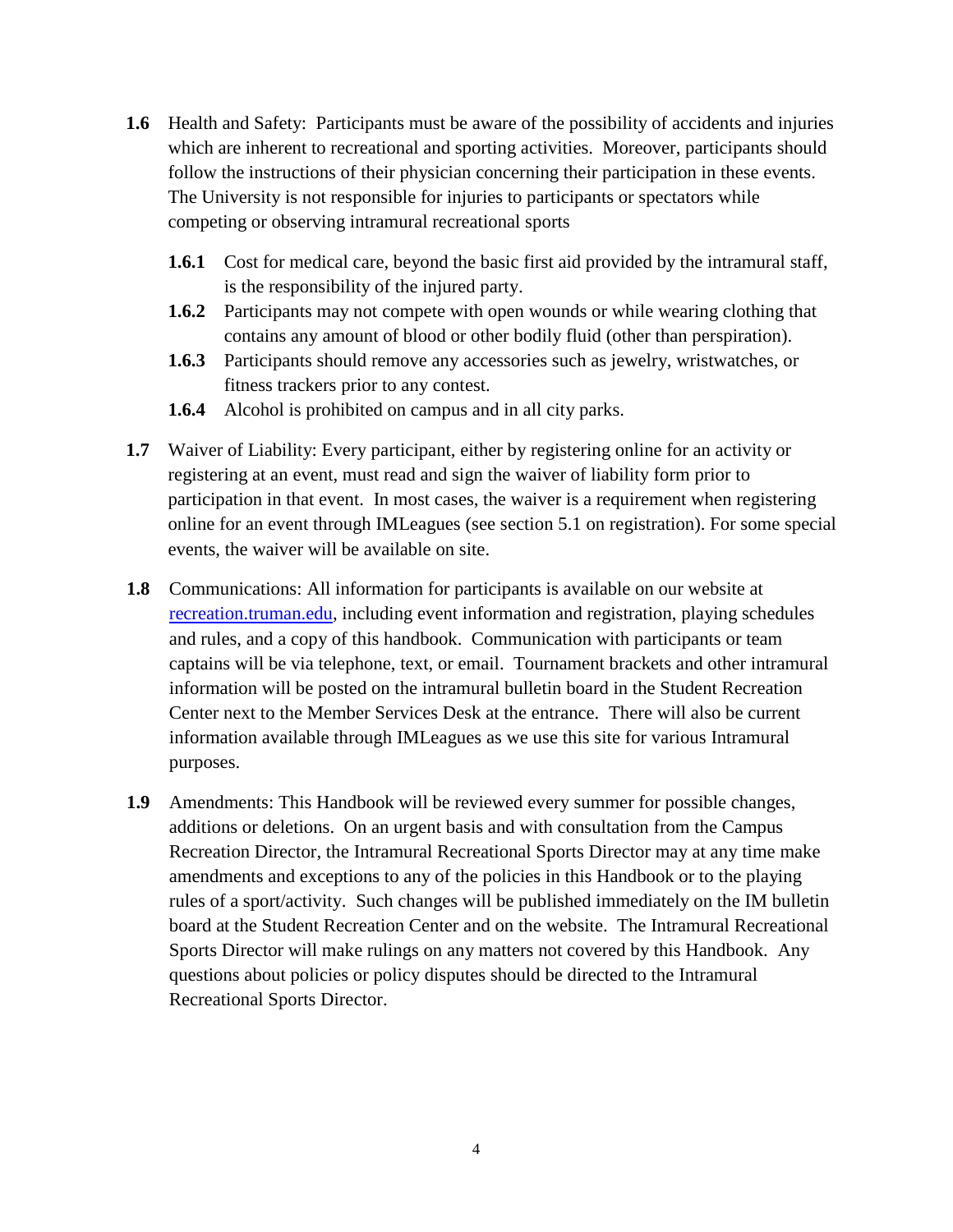## **SECTION 2 – SPORTSMANSHIP**

**2.1** Code:

As an Individual:

- $\circ$  I will develop my skills to the best of my ability and give best effort during competition.
- o I will compete within the spirit and letter of the rules.
- o I will respect every human being, and will not be abusive to anyone including a fan, player, or an official.
- o I will win or lose with dignity.

As a team member:

- o I will place team goals ahead of personal goals.
- o I will be a positive influence on the relationships within the team.
- o I will follow team rules established by the captain.

As a spectator:

- o I will carry honorable behavior off the playing surface and will be a positive influence to those around me as well as those playing.
- o I will be understanding towards players, officials, and other spectators during a competition.
- **2.2** Team Representation: Participants and spectators must be in compliance with Truman Student Conduct Code at all times. Any representation of the team, either by the participants or spectators, must comply with University standards. This includes team names, team jerseys and apparel, signage, and any other means of representing or supporting the team.
- **2.3** Ratings: Sportsmanship ratings are assigned by the intramural officials following each contest. If a team captain believes an error has occurred in either recorded contest results or sportsmanship rating an appeal needs to be made in writing to the Intramural Recreational Sports Director within 48 hours following the contest. Sportsmanship ratings will not be discussed on the field/court. Teams earn a sportsmanship rating based upon participant and spectator behavior and attitude during the contest. The rating system is as follows: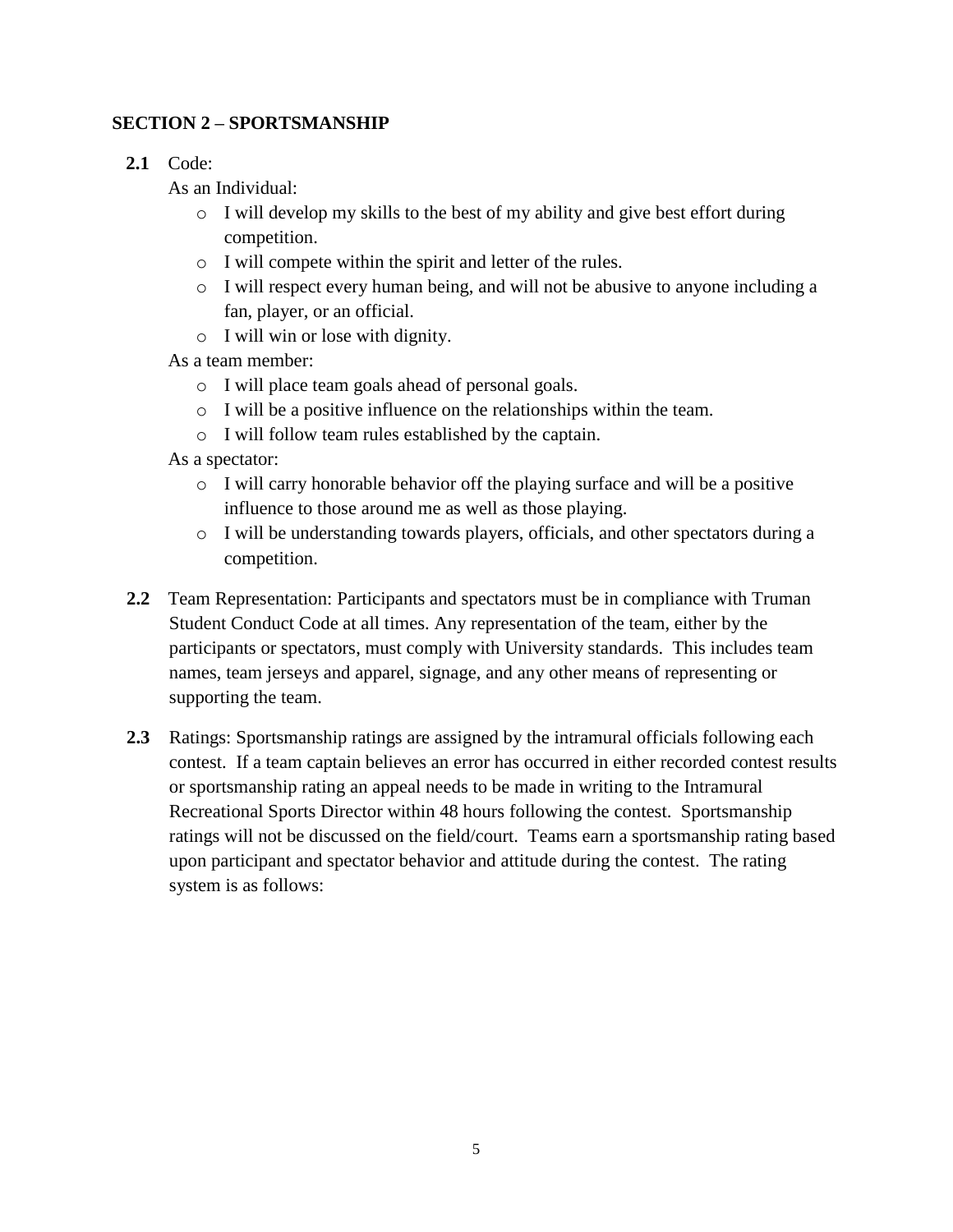| <b>RATING</b>  | <b>BEHAVIORS AND ATTITUDES</b>                                                                                                                                                                                                                                                                                                                                        |
|----------------|-----------------------------------------------------------------------------------------------------------------------------------------------------------------------------------------------------------------------------------------------------------------------------------------------------------------------------------------------------------------------|
| 5              | Participants and supporters fully cooperate with IM Staff and opposing<br>team; no more than 1 yellow card or 1 technical foul, or 1 unsportsmanlike<br>conduct fouls issued; penalty for administrative mistakes do not apply; if<br>any of the previous penalties are for foul language or obscene gestures the<br>sportsmanship rating cannot be higher than a "4" |
| $\overline{4}$ | no more than 2 yellow cards or 2 technical fouls or 2 unsports manlike<br>conduct fouls for the same team, if it is the same player incurring both<br>penalties the sportsmanship rating cannot be higher than a "3"                                                                                                                                                  |
| 3              | No more than 1 player ejection per team; if any other player from the same<br>team receives 1 yellow card, 1 technical foul, or 1 unsports manlike conduct<br>foul the sportsmanship rating cannot be higher than a "2"                                                                                                                                               |
| $\overline{2}$ | No more than one player ejection from the same team and no more than 2<br>yellow cards or 2 technical fouls or 2 unsportsmanlike conduct fouls by<br>other players on that same team                                                                                                                                                                                  |
| 1              | Multiple ejections from the same team; termination of the game for safety<br>reasons.                                                                                                                                                                                                                                                                                 |

- **2.3.1** Violations and penalties: An average sportsmanship rating below 4 at the end of the preseason for each sport/team results in team ineligibility for playoffs; if a sportsmanship rating below 4 is received during playoffs, the team is immediately ineligible to continue play in the bracket. An average sportsmanship rating below 3 at the end of a sports preseason, or a sportsmanship rating of 1 or 2 during any playoff contest results in team ineligibility for playoffs, and the team/organization may be placed on program probation or suspension.
- **2.4** Unsporting behavior: All participants and spectators are expected to hold themselves to a high degree of sportsmanship. This includes showing respect for authority, other participants and spectators, facilities and equipment. Intramural officials may cite any participant or spectator for acts of unsporting behavior, and may link spectators to participants for the purpose of assessing penalties.
	- **2.4.1** Unsporting conduct will be handled in-contest by the contest officials with a technical foul, yellow card, penalty flag or other appropriate penalty, which could include ejection from the contest. Any player or spectator ejected from a contest will be ineligible to play in any future intramural games until after they have met with the Intramural Recreational Sports Director. Failure to meet with the Intramural Recreational Sports Director may result in a referral to the Office of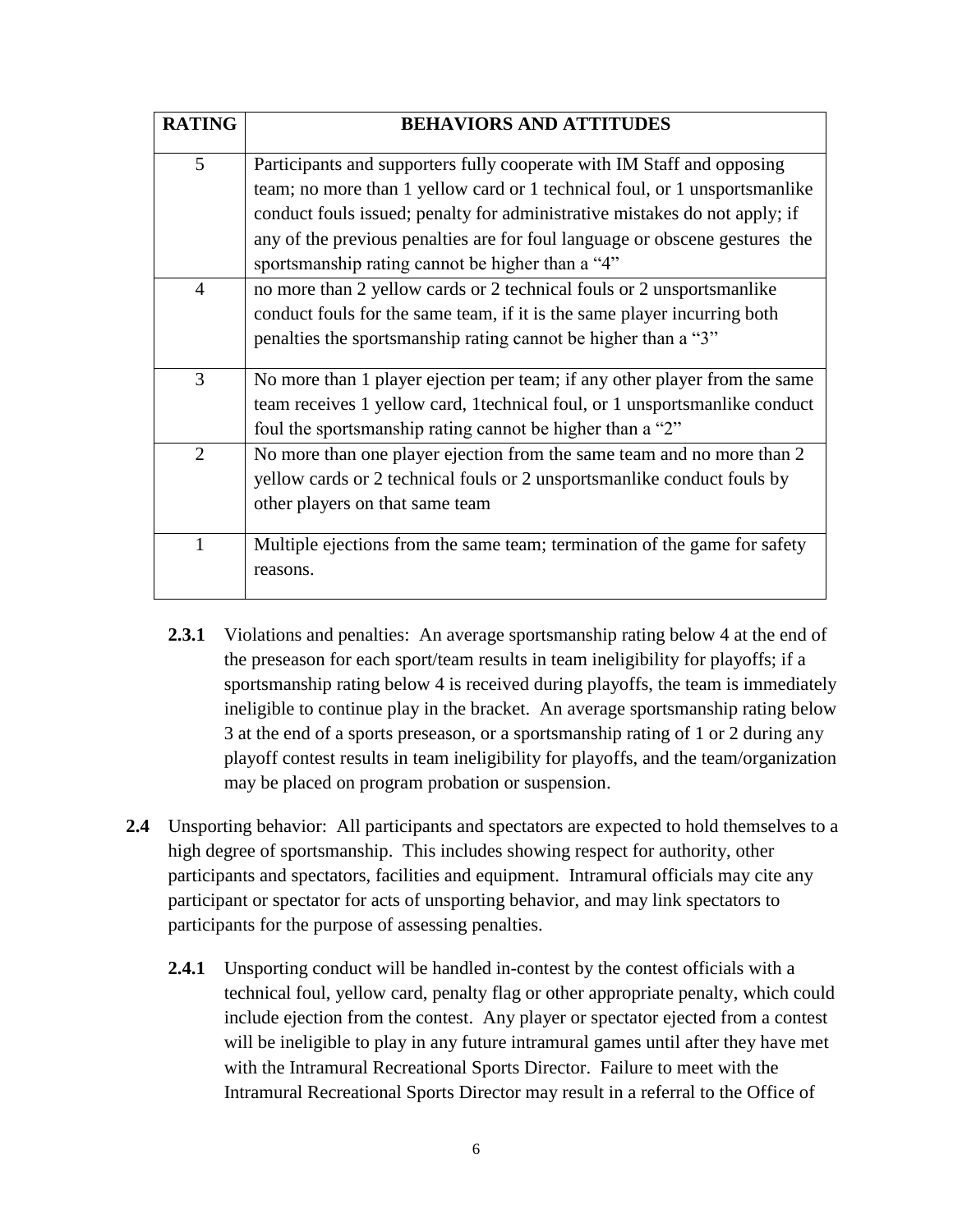Citizenship and Community Standards, as well as temporary suspension from all future intramural activities.

- **2.4.2** Repeated unsporting conduct will be reviewed by the Intramural Recreational Sports Director for potential referral to the Office of Citizenship and Community Standards if there has been a violation of the Student Recreation Center Discipline Protocol or the Student Conduct Code.
- **2.4.3** Serious unsporting conduct will reviewed by the Intramural Recreational Sports Director for potential interim suspension. Additionally, the incident will be automatically referred to the Office of Citizenship and Community Standards for review of violation of the Student Recreation Center Discipline Protocol or the Student Conduct Code.
- **2.4.4** Participants or spectators will be held responsible for intentional or negligent damage to personal or public property, and appropriate penalties will be applied. The incident may also be referred to the appropriate law enforcement agency and the Office of Citizenship and Community Standards in Student Affairs for further disciplinary action.
- **2.4.5** Any sanctions from the Office of Citizenship and Community Standards or the Vice President for Student Affairs concerning the privilege of an individual or organization to participate in intramural recreational sports will be observed
- **2.4.6** The Student Recreation Center Discipline Protocol is posted in the Student Recreation Center. It can also be found through the Truman Internal Website under the Student Recreation Center Policies and Guidelines or by using the link listed below.
	- **2.4.7** <http://recreation.truman.edu/files/2018/05/discipline-protocol-2016.pdf>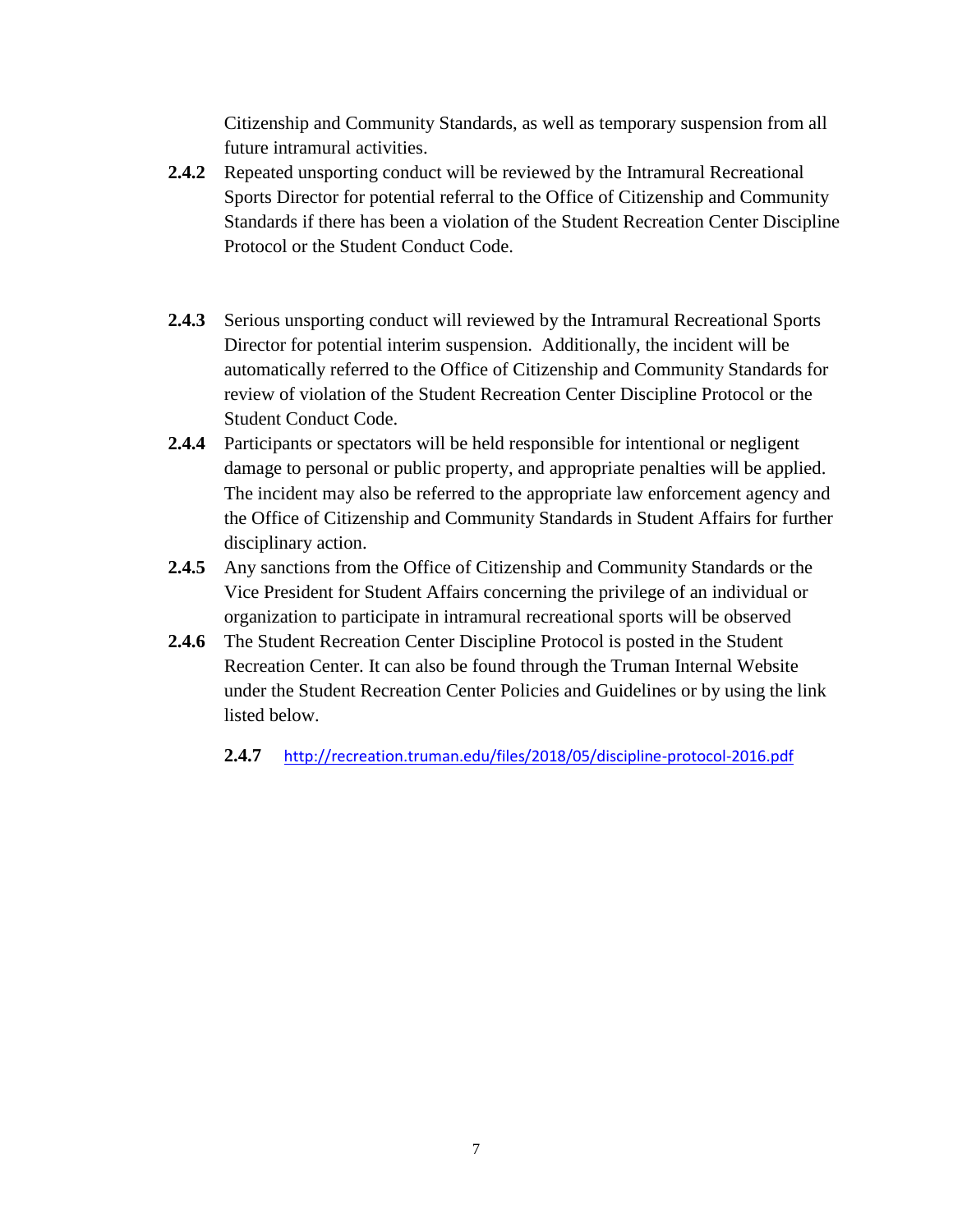#### **SECTION 3 – PLAYER ELIGIBILITY**

 $\overline{\phantom{a}}$ 

- **3.1** General eligibility: Truman students enrolled in at least three graduate or undergraduate semester hours are eligible to compete in intramural activities. Full-time Truman faculty and staff are eligible to compete in Open Division intramural activities.
- **3.2** Identification: Students are expected to have their Truman ID or State Issued Picture ID present at all times and are expected to provide this identification in order to participate in Intramurals. Participants must have proper Truman identification in order to participate. Intramural officials may request identification from any participant at any time, even as a spectator. Failure to provide such identification, or use of false identification, may result in disqualification of the individual, team, or both.
- **3.3** College varsity athletes and former college varsity athletes: Any otherwise eligible participant listed on a varsity athletic roster<sup>1</sup> is not eligible for the related intramural activities.<sup>2</sup>
	- **3.3.1** Individual eligibility: A former varsity athlete is eligible for related intramural activities provided that the former varsity athlete has not been listed on the varsity athletic roster for at least one full semester prior to intramural competition (summer does not count as a semester). For example, a varsity soccer player listed on the official roster in the fall may not participate in that fall's Indoor Soccer or the following spring Outdoor Soccer. A full semester is not dependent on total time (such as half of fall semester and half of spring semester), but rather the completion of a full semester while not being listed on the athletic roster.

<sup>&</sup>lt;sup>1</sup> The Athletic Department defines roster status. We maintain close relationships with the athletic department and each of the coaches so that such disputes can be resolved. The athletic department will provide us the specific date that a person was removed from a roster, and the decision of the Athletic Department in these matters is final.

 $2$  Because red shirts are listed on the roster, they are not eligible for related intramural activities.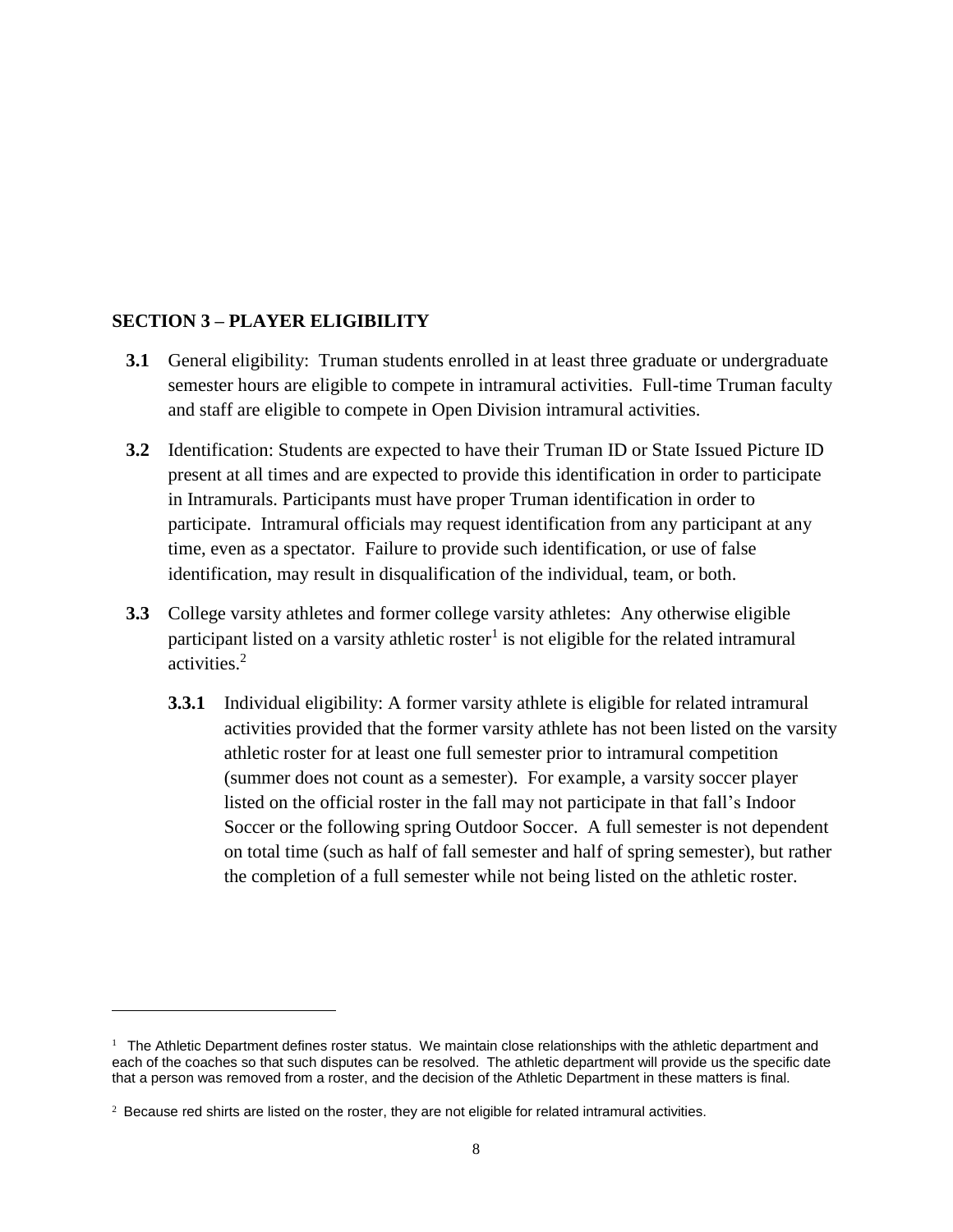- **3.3.2** Team limit: A doubles partnership or team participating in an activity having five or fewer teammates permitted on the playing surface at any given time, specified by the published rules of the particular activity, may not have more than one former varsity athlete and cannot have a combination of one sport club member and one former varsity athlete from the related sport on the intramural roster. Likewise, a team participating in an activity having six or more teammates permitted on the playing surface at any given time, specified by the published rules of the particular activity, may not have more than two former varsity athletes or a combination of sport club members and varsity athletes from the related sport that exceeds two (see section 3.5 on team limit restrictions for additional explanation of eligibility per team). Individual eligibility restrictions still apply to each of these players.
- **3.3.3** Status limitation: If a former varsity athlete has not been listed on an athletic roster for 2 years, they are no longer considered a former varsity athlete for intramural purposes.
- **3.4** Sport Club Members: Any otherwise eligible participant listed on a sport club roster is eligible for related intramural activities.
	- **3.4.1** Individual eligibility: If a sport club member removes his/her name from the official sport club roster because he/she is no longer affiliated with that club, he/she will be in compliance with the eligibility rules. However, if a player removes his/her name from the official sport club roster just to be in compliance with the eligibility rules to play Intramurals and then returns to their sport club for contest and/or practices, all placement points earned by that team will be removed and a deduction of unsportsmanlike penalty points for use of an ineligible player will be applied. Furthermore, a sport club member cannot remove him/herself from the respective sport club roster after his/her sport club season is completed and play Intramurals as a non-sport club member. For example, in the fall, if the club soccer season has completed and a sport club member wants to play Intramural Soccer, he/she is no longer eligible to remove him/herself from the club soccer roster to be eligible for Intramurals as a non-sport club member, since the club season has already been completed.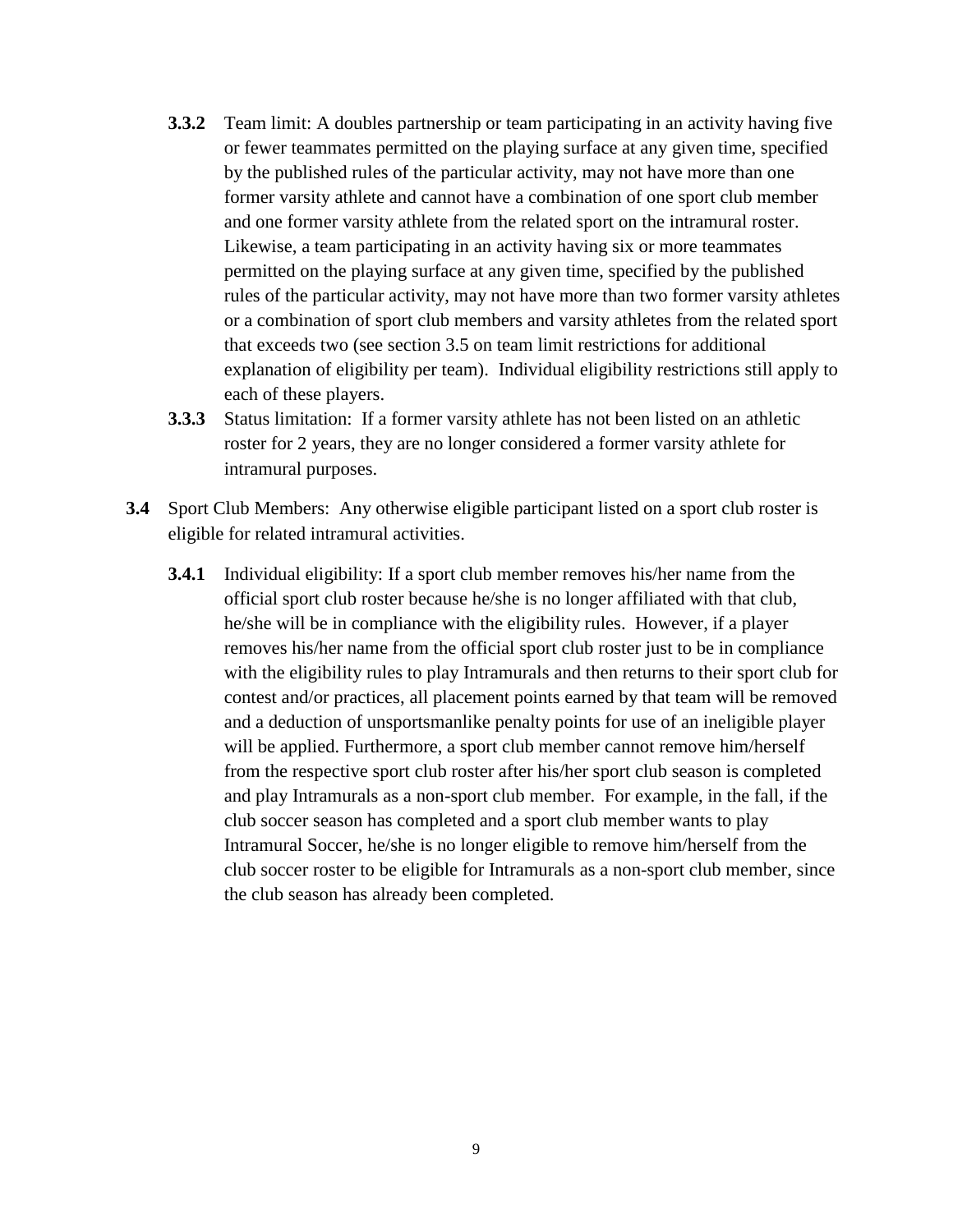- **3.4.2** Team limit: A doubles partnership or team participating in an activity having five or less teammates permitted on the playing surface at any given time, specified by the published rules of the particular activity, may not have more than one sport club member and cannot have a combination of one sport club member and one former varsity athlete from the related sport on the intramural roster (see section 3.4.2.1 on co-rec teams). Likewise, a team participating in an activity having six or more teammates permitted on the playing surface at any given time, specified by the published rules of the particular activity, may not have more than two sport club members or a combination of sport club members and varsity athletes from the related sport that exceeds two (see section 3.5 on team limit restrictions for additional information of eligibility per team). Individual eligibility restrictions still apply to each of these players.
	- **3.4.2.1** Exception: Co-Rec 5 on 5 Basketball, Co-Rec Indoor Volleyball, Co-Rec Sand Volleyball, Co-Rec Indoor Soccer and Co-Rec Outdoor Soccer teams may have two club members on their rosters; however each club member must be a different gender. If a team is found to have two club members of the same gender, one club member will be removed from the team and may be declared ineligible for co-rec play in that sport by the Intramural Recreational Sports Director. The team may also be declared ineligible. This rule DOES NOT extend to former varsity athletes.
- **3.4.3** Status limitation: If a former club sport member has not been listed on a sport club roster for that semester, they are no longer considered a former club sport member for intramural purposes.

| <b>Permitted</b><br><b>Players on</b><br><b>Playing Surface</b> | <b>Team Limit</b>                                                                                                   |  |  |
|-----------------------------------------------------------------|---------------------------------------------------------------------------------------------------------------------|--|--|
| Five or Less                                                    | One Former Varsity Athlete<br>OR One Sport Club Member                                                              |  |  |
| Six or More                                                     | Two Former Varsity Athletes<br>OR Two Sport Club Members<br>OR One Sport Club Member and One Former Varsity Athlete |  |  |

**3.5** Team Limit Restrictions:

**3.6** Related Activities for Eligibility Purposes:

| <b>Competitive Sport</b><br>(varsity or club) | <b>Related Intramural Activities</b>      |
|-----------------------------------------------|-------------------------------------------|
| <b>Baseball</b>                               | Softball, Co-Rec Softball, Home Run Derby |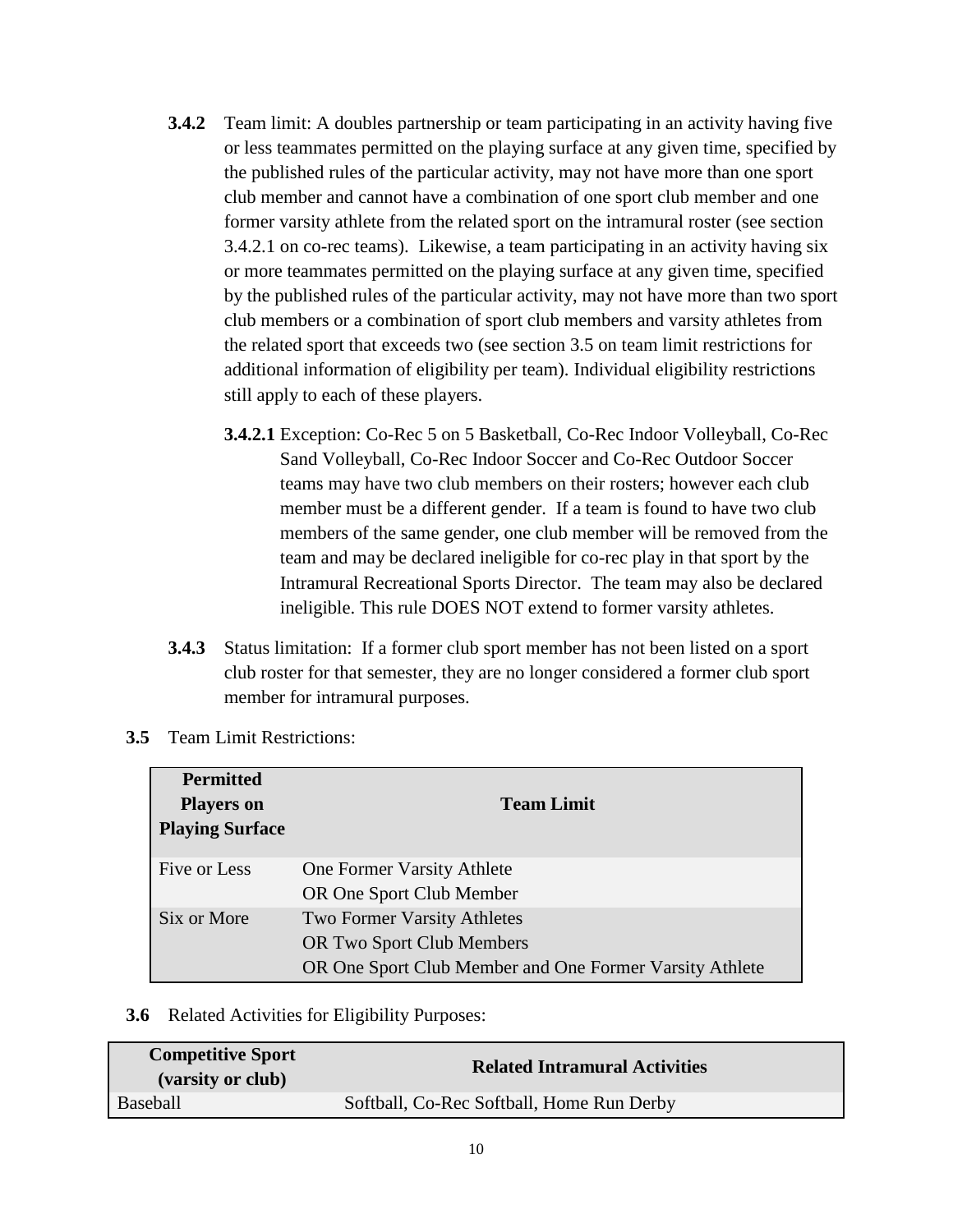| <b>Basketball</b>       | Basketball, Co-Rec Basketball, Basketball Shootout, 3 on 3  |  |  |
|-------------------------|-------------------------------------------------------------|--|--|
|                         | <b>Basketball</b>                                           |  |  |
| <b>Cross Country</b>    | 3K or 5K run, Track Meet                                    |  |  |
| Football                | Flag Football                                               |  |  |
| Golf                    | Closest to the Pin, Golf Scramble                           |  |  |
| Hockey                  | Floor Hockey                                                |  |  |
| Soccer                  | Outdoor Soccer, Co-Rec Soccer, Indoor Soccer, Co-Rec Indoor |  |  |
|                         | Soccer                                                      |  |  |
| Softball                | Softball, Co-Rec Softball, Home Run Derby                   |  |  |
| Swimming/Water Polo     | <b>Swim Meet</b>                                            |  |  |
| Tennis                  | Tennis, Pickleball                                          |  |  |
| Track                   | 3K or 5K Run, Track Meet                                    |  |  |
| <b>Ultimate Frisbee</b> | Frisbee Golf, Ultimate Frisbee                              |  |  |
| Volleyball              | Volleyball, Co-Rec Volleyball, Sand Volleyball, Co-Rec Sand |  |  |
|                         | Volleyball                                                  |  |  |

**3.6.1** Additional related activities for eligibility purposes may be added to this list as new sport clubs or varsity sports are created. The Intramural Recreational Sports Director will determine eligibility on a situational basis, based on the level of competitive advantage received from participating in that varsity or club sport.

- **3.7** Professional Players: Any otherwise eligible participant who receives or has received money for participation in a sport is not eligible for related intramural activities for 2 years after playing professionally
- **3.8** Use of ineligible players: Teams using any ineligible players will be disqualified from competition and/or the illegal player will be disqualified from competition in the division which they were found to be participating illegally. An AST organization using an ineligible player (non-student, varsity athlete, former varsity athlete, sport club member, alumni, etc.) will lose all placement points won by that individual/team and a deduction of unsportsmanlike penalty points for use of an ineligible player will be applied; however participation points won by a team may stay intact. Teams defeated by other teams subsequently disqualified for using ineligible players will win placement points (AST) as if they had won the contest in question, but will not be reinstated to the tournament. A protesting team, however, may be reinstated to the tournament.
	- **3.8.1** A player found playing when not listed on the team roster, not listed on the contest score sheet, or not signed in on waiver sheet will immediately be declared ineligible and ejected. Ejected players must meet with Intramural Recreational Sports Director the next work day.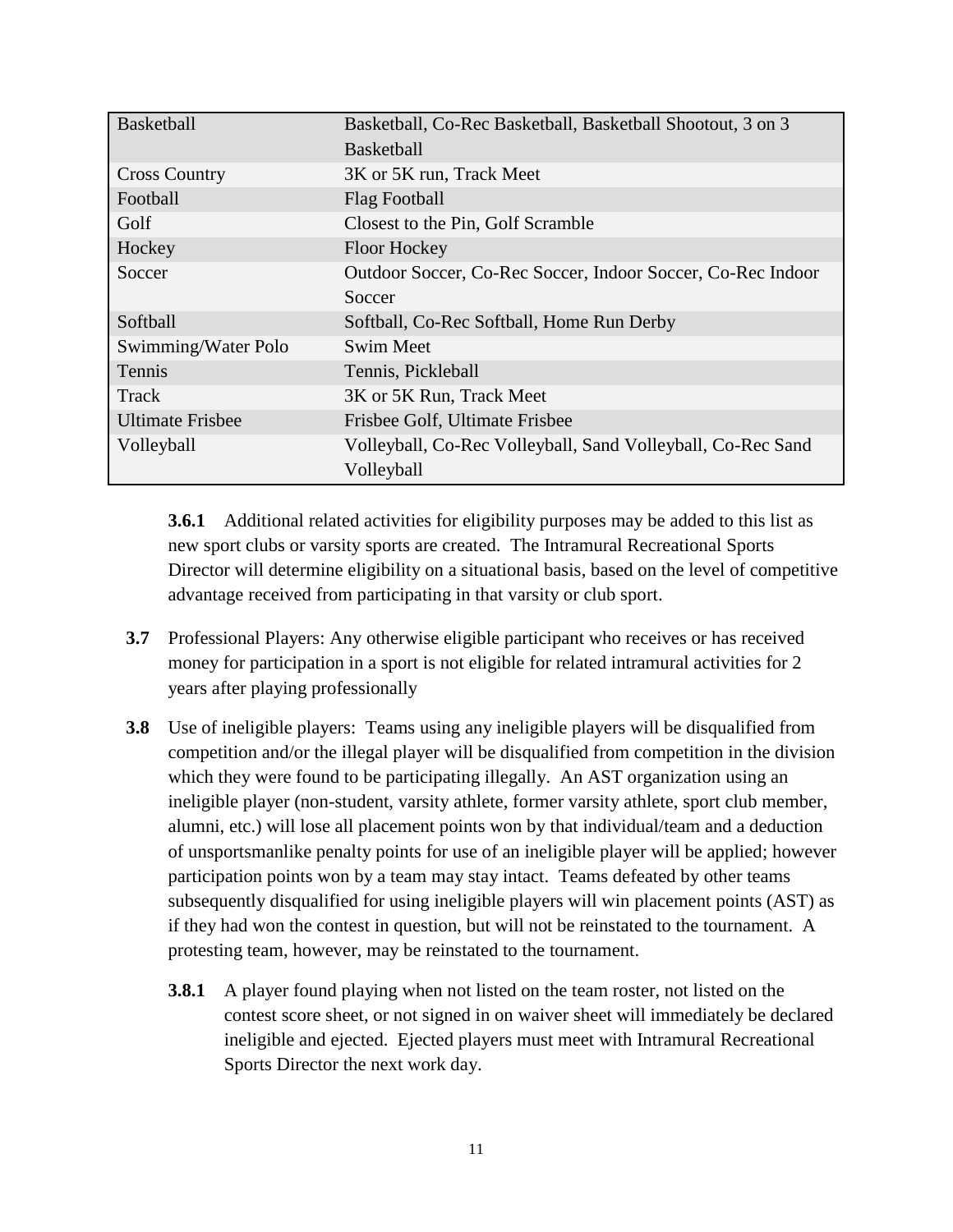- **3.9** Protest of player eligibility: When a person is believed to be ineligible to participate in an intramural contest, the protesting team's captain or manager must notify the contest officials of the eligibility question either before the contest, at halftime, or immediately after the contest prior to their captain signing the score sheet. Protests made after this deadline will not affect the outcome of the contest but will still be considered. The protest procedure will be:
	- a) The contest official will suspend play.
	- b) The protesting captain will explain the eligibility rule basis for protest.
	- c) The contest officials and the sports supervisor on duty will record the protest for action by the Intramural Recreational Sports Director. The official Protest Form must be used.
	- d) Play will then be resumed if time is remaining in the contest.
	- e) The Intramural Recreational Sports Director will review the protest the next work day and a decision will be issued promptly.

### **SECTION 4 – STRUCTURE OF COMPETITION**

- **4.1** Open Division: Eligible participants include individuals and student organizations. When feasible, a competitive division and a recreational division (no play-offs) within the Open Division will be offered. Co-Rec teams compete in co-rec leagues as a subdivision of the Open Division.
- **4.2** All Sports Trophy (AST) General Eligibility: Eligible participants include individuals from official chartered student organizations or residence hall floors/houses. Student organizations or residence hall floors/houses interested in joining an AST division should submit a written request to the Intramural Recreational Sports Director for approval. In order to receive points for your organization or residence hall floor/house, the team name must be clearly labeled as the organization or residence hall floor/house. Failure to properly name your team will result in points not being awarded. For an AST organization to remain eligible for competition in the AST Division, the organization must participate in the minimum number of required activities each academic year:
	- o At least three Team Sports.
	- o At least one Meet/Event Sports
	- o At least two Individual/Dual Sports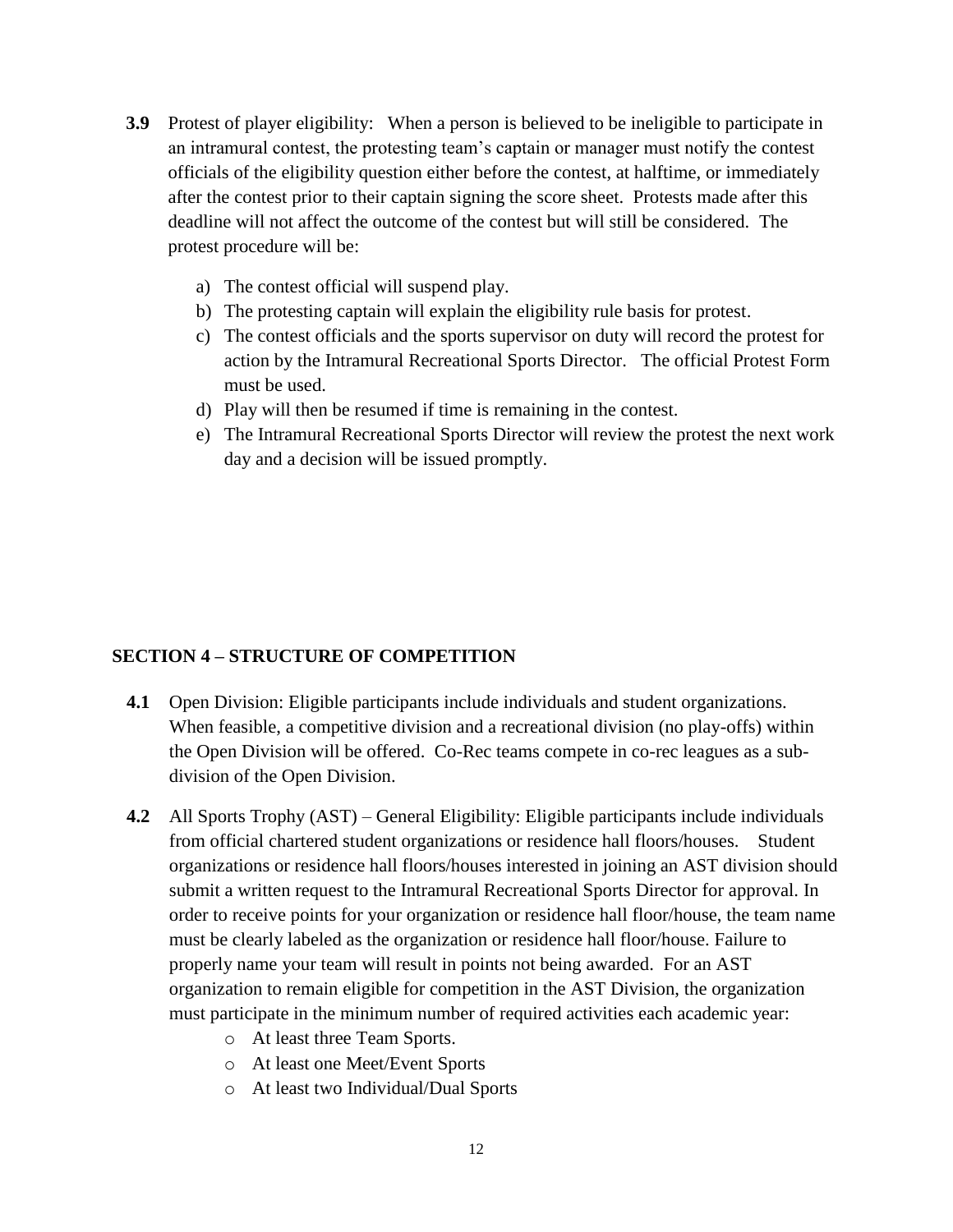- **4.2.1** If an organization fails to participate in the required number of events, that organization will be placed on probation for the following year. If, during the probation year, the organization fails to participate in the required number of activities, then that organization will no longer be a member of the AST Division. After one year of non-membership the aforementioned organization could regain eligibility for the AST Division with a written request for reinstatement to the Intramural Recreational Sports Director.
- **4.2.2** AST Chairperson: Each organization competing in an AST division shall establish a 'chairperson' who will be responsible for contact with the Intramural Recreational Sports Director on behalf the organization. It is the organization's responsibility to update the Director as chair contact information changes. Handbook updates, AST points, probation notice, etc. will be communicated to the chair.
- **4.3** All Sports Trophy (AST) Organization Division: To be eligible for AST Organization competition, an organization must meet all intramural eligibility requirements and must be chartered student organization by Truman State University through the Center for Student Involvement (CSI), a floor/house recognized by the Office of Residence Life (i.e. Benton House, Truman House), or a student organization sponsored by an academic department.
	- **4.3.1** All participants must be bona fide members of the organization they are representing.
- **4.4** All Sports Trophy (AST) Greek Division: To be eligible for AST Greek competition, an organization must meet all intramural eligibility requirements and must be a member of Interfraternity Council, Panhellenic Council, or National Pan-Hellenic Council.
	- **4.4.1** All participants must be a member (active, associate, or pledge) of the particular chartered campus organization. Fraternities and sororities who have "alumni" members who are still undergraduate students may use such members as participants. All pledge members must have signed a "bid" or agreement to be officially recognized as a member of that organization to be eligible to participate for that organization. Any player who is rushing and has not signed a bid/agreement for the organization will NOT be eligible to play for that organization.
- **4.5** AST Points Sportsmanship: Each organization is awarded one hundred sportsmanship points at the beginning of the academic year. Deduction of sportsmanship points is at the discretion of the Intramural Recreational Sports Director. To penalize poor and improper sportsmanship, points can be deducted from an organizations' standing for the following reasons, as well as for other unspecified acts of non-sporting conduct: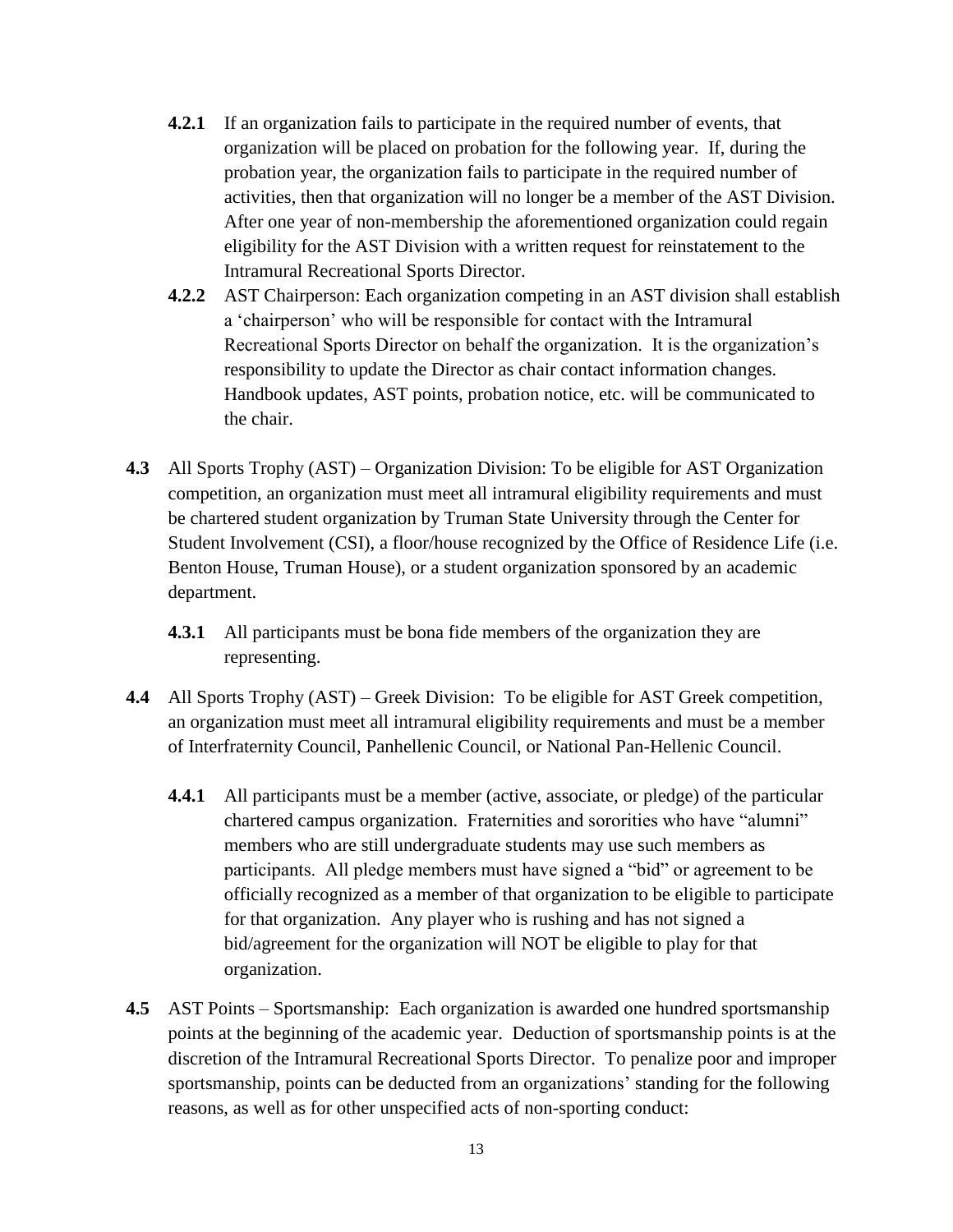| <b>Sportsmanship Infraction</b>                            | <b>Major/Minor</b><br><b>Team Sports</b> | <b>Individual/Dual</b><br><b>Sports/Meets/Special</b><br><b>Events</b> |
|------------------------------------------------------------|------------------------------------------|------------------------------------------------------------------------|
| Forfeit                                                    | $-10$                                    |                                                                        |
| Use of Ineligible Player                                   | $-15$                                    | -10                                                                    |
| $Non-IM$<br>manager/captain/chair<br>contact with Director | $-2$                                     | $-2$                                                                   |

**4.6** AST Points – Participation: Teams may gain participation points by playing in each activity:

| <b>Major/Minor Team Sports</b>                 | 15 points |
|------------------------------------------------|-----------|
| Individual/Dual Sports/Meets/Special<br>Events | 10 points |

**4.7** AST Points – Placement: Each organization that finishes in the top four in tournament play will earn the following points:

| <b>PLACE</b>        | <b>Major Team</b><br><b>Sports</b> | <b>Minor Team</b><br><b>Sports</b> | <b>Individual/Dual</b><br><b>Sports</b> | <b>Meets/Special</b><br><b>Events</b> |
|---------------------|------------------------------------|------------------------------------|-----------------------------------------|---------------------------------------|
| <b>First Place</b>  | 30 points                          | 20 points                          | 8 points                                | 15 points                             |
| <b>Second Place</b> | 25 points                          | 17 points                          | 7 points                                | 13 points                             |
| Third Place         | 20 points                          | 14 points                          | 6 points                                | 11 points                             |
| <b>Fourth Place</b> | 15 points                          | 11 points                          | 5 points                                | 9 points                              |

- **4.8** AST Sports Major/Minor Sports:
	- **4.8.1** Major sports: Flag Football, Outdoor Soccer, 5v5 Basketball, Indoor Volleyball, Softball.
	- **4.8.2** Minor Sports: Sand Volleyball, Indoor Soccer, 3v3 Basketball, Flag Football Tournament.
	- **4.8.3** Individual/Dual: Tennis (Doubles, Singles), Pickleball Doubles, Table Tennis (Doubles, Singles), Bulldog 5k.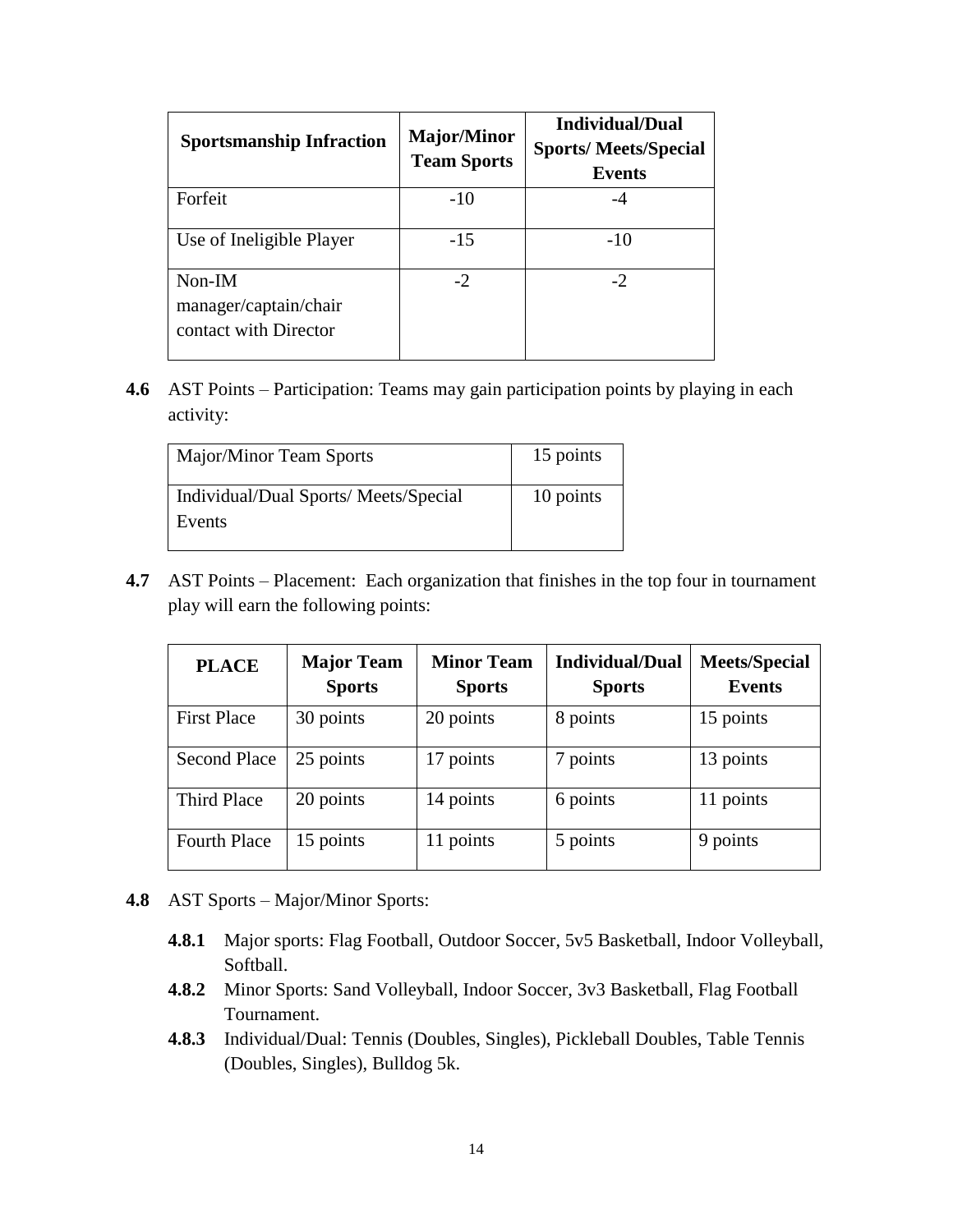- **4.8.4** Meets/Special Events: Swim Meet, Track Meet. The Director may add or remove events depending on facility space, weather, or other factors.
- **4.9** AST Division Points Captains' Meeting Attendance: Each Major team sport will have a video and quiz posted on<http://imleagues.com/Truman> for captains to complete. Each organization earns two points for completing an intramural captains' video/quiz. AST-Greek and AST-Organization teams will lose two points if they do not complete the captains' video/quiz. Points cannot be made up for missing a captains' video/quiz.
- **4.10** AST Division Points Protest: team captains/managers who believe an error had occurred in the awarding of points for any activity may challenge the points by notifying the Intramural Recreational Sports Director in writing of the challenge (via Email or by submitting to office mailbox). The team captain must provide specific information as to why they believe an error has been made. This challenge must occur by the last day of classes in the semester when the points were awarded, or by noon on the fifth day after the points in question are first published, whichever occurs latest.

# **SECTION 5 – ACTIVITY INFORMATION**

- **5.1** Registration: Teams, doubles partnerships, and individuals wishing to compete in an event must register online through IMLeagues [\(http://imleagues.com/Truman\)](http://imleagues.com/Truman) before the published deadline. The minimum number of participants must be on the roster for the team to be confirmed within the league. Teams that fail to reach the minimum number of players on their roster by the deadline will not be scheduled. Teams must be formed prior to entry; no individual entries are allowed for team sports (see section 5.3 on finding teams).
	- **5.1.1** All participants must have an account created on IMLeagues. This site is used for scheduling, sign ups, and announcements. You will need your Truman email and student ID number in order to register with the Truman section of the IMLeagues website and participate in Truman Intramural Events. Participants must create an account using the name that is listed on their Truman ID.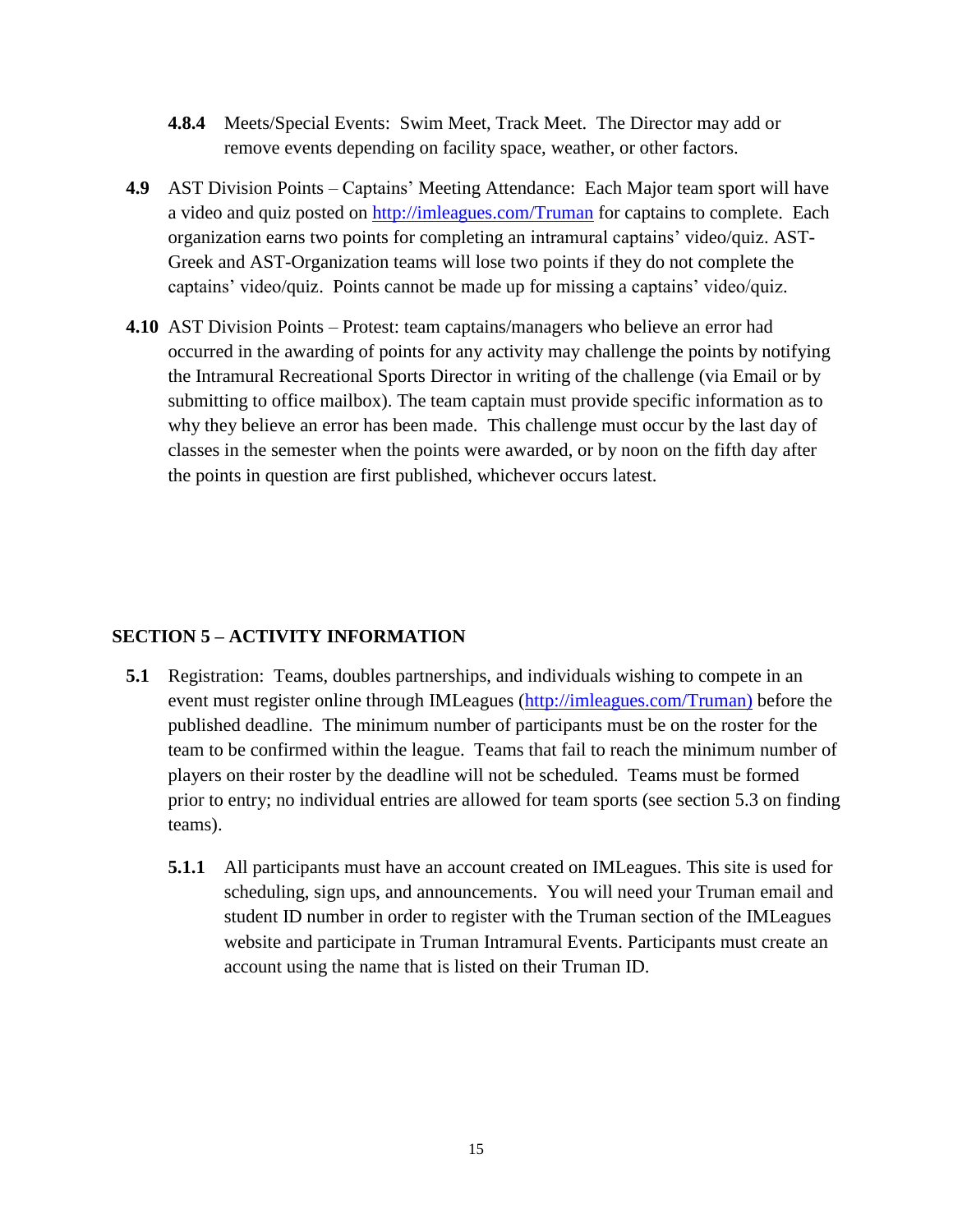- **5.1.1.1** In order to register/signup, participants have three options. Once you have selected an event/sport, the first option is to create a team by filling in the team name, logo, captain information, etc. The second option is to join a team, in which you will find an already created team and request to join, pending the team captain's approval. The third option is to join as a Free agent (see section 5.3 on finding teams). Team Captains also have the option of inviting participants to join their team.
- **5.1.1.2** All participants must complete the registration on IMLeagues which includes a waiver that must be signed prior to competing. No participants are allowed to participate unless this form has been completed, signed, and dated.

#### **5.2** Registration Restrictions

- **5.2.1** An individual may play for only one team per sport, plus one co-rec team per sport if a co-rec division is offered.
- **5.2.2** An individual is considered part of a team once they compete in one contest with the aforementioned team at any time during preseason or playoffs. Once an individual has played a contest with a team, individuals are not allowed to switch to a different roster or play any contests with any other team in the current sport and are ineligible to be removed from the team roster. In the event of special circumstances, such as injury, contact the Director for further assistance.
- **5.2.3** Roster additions: New players may be added to a team's roster at any time prior to the start of a contest. However, participants must be registered on IMLeagues and have completed the waiver to participate. Failure to prove team membership and waiver completion at the start of a contest will result in denial of participation.
- **5.2.4** AST Division: For both AST-Greek and AST-Organization activities, organizations will be limited to one team entry per team sport, and two singles and two doubles entries per sport. Additional participants may register in the Open Division. Meets and special events will be activity-specific for the number of entries per team allowed in the AST Division, and that information will be available on the Activity Information Sheet for each event.
- **5.3** Finding Teams: Free Agents/Individuals who are interested in participating in the Open or Co-Rec Division for a team sport may join the free agent section of the preferred sports league through IMLeagues on the Intramural website. Individuals are responsible for contacting each other to arrange meeting times and/or to discuss forming a team. Existing teams may utilize this information to look for participants to add to their roster prior to the first tournament contest. Intramural Recreational Sports will not be forming teams or soliciting others to help those participants searching for a team.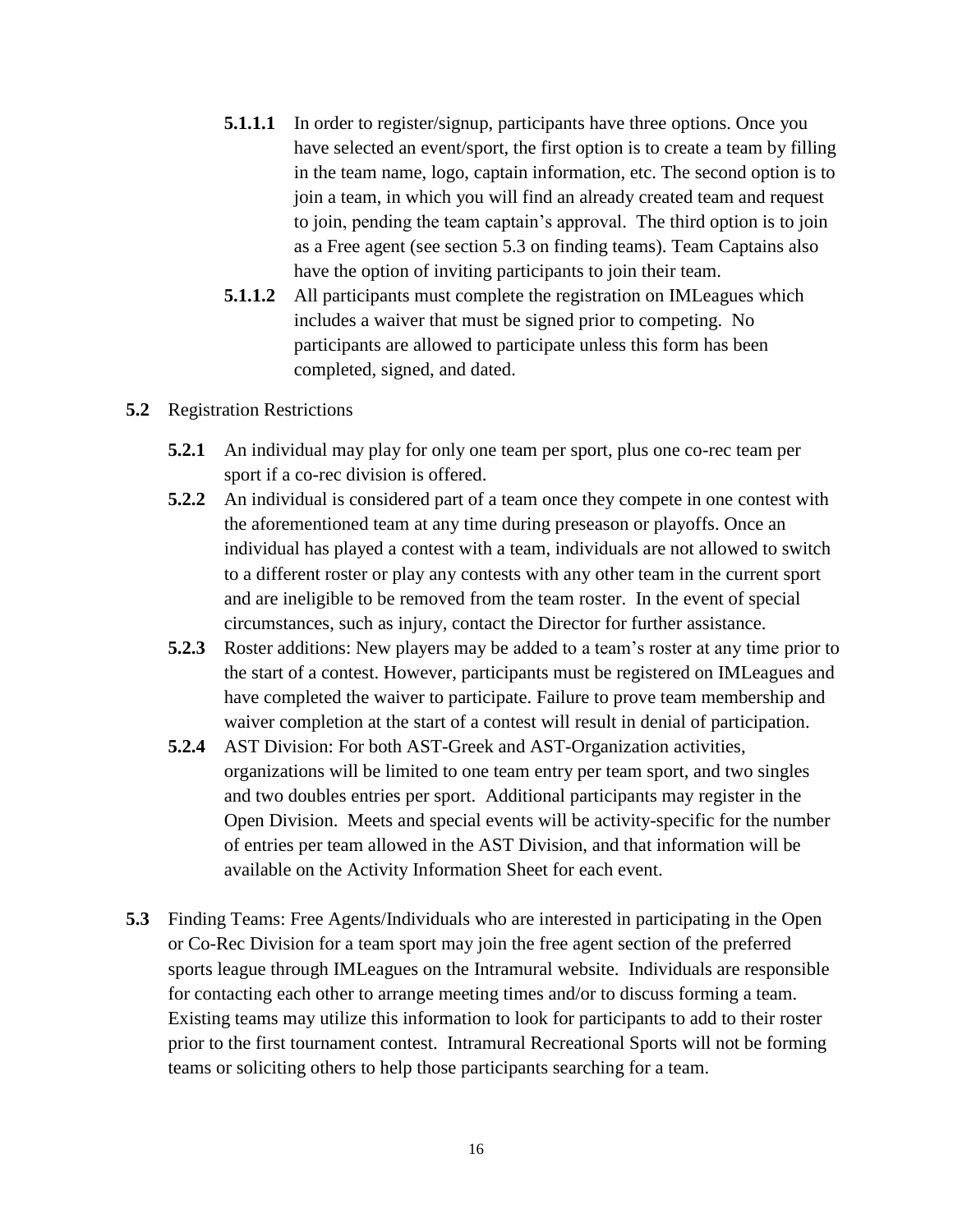- **5.4** Team Captains' Meetings: Captains' meetings will be available online on IMLeagues before each major team sport to review playing rules, special situations, and changes to intramural policy. In the event a quiz is required to create a team for a major sport, the quiz must be completed by the captain prior to the first game. Failure to complete the quiz will result in the forfeit of the game, and forfeit policy will apply.
- **5.5** Fees to Play: There are no entry fees for Intramural participation other than the Bulldog Run and golf scramble. Additional special events that require an entry fee may be added at the discretion of the Intramural Recreational Sports Director.
- **5.6** Event Scheduling: Typically, intramural contests and tournament brackets are posted the day following the published activity deadline. Participants should remember that facilities and funds are limited and that event scheduling is reflective of that fact. We will strive to provide participants twenty-four hours' notice for most schedule changes, however, in some situations, notice will be shorter based on situational factors. For most team sports, we will endeavor to provide two pre-tournament contests plus a single elimination tournament. Individual sports usually have far more entrants than team sports and are usually scheduled as single or double-elimination tournaments. If a double elimination tournament is in place, it is considered to be double-elimination modified tournament where there may not be an "IF" contest. Winner of the championship contest will be the winner of the bracket. Participants should be aware of their path and schedule throughout the entire tournament. Participants should be familiar with reading and understanding standard tournament brackets. If you need help, please consult an Intramural Staff member or contact the Intramural Recreational Sports Director.
	- **5.6.1** Schedule conflicts: When teams register on the IMLeagues website, there is a section allowing teams to mark their availability. Although the Intramural Department will do its best to accommodate this availability statement, some overlaps may occur, and are the responsibility of the students to manage appropriately. It is recommended that participants establish a healthy balance of involvement. Inevitably, there will be unavoidable conflicts between intramural contests and other activities. Intramural participants are encouraged to choose wisely when such conflicts occur. For example, a participant may have to choose between an IM contest and homework, an IM contest and their job, or an IM contest and an organizational meeting. These conflicts are the responsibility of the student to manage. The best way to avoid these conflicts is to complete the team availability section prior to the contest schedule being released.
	- **5.6.2** Postponing contests: Intramural Recreational Sports may postpone contests due to several reasons: inclement weather, unplayable field conditions, space usage conflicts, unavailable officials, emergencies, or other unanticipated reasons.
	- **5.6.3** Rescheduling contests: Team captains or singles/doubles player(s) may request a tournament contest be rescheduled. The request must be in writing and must be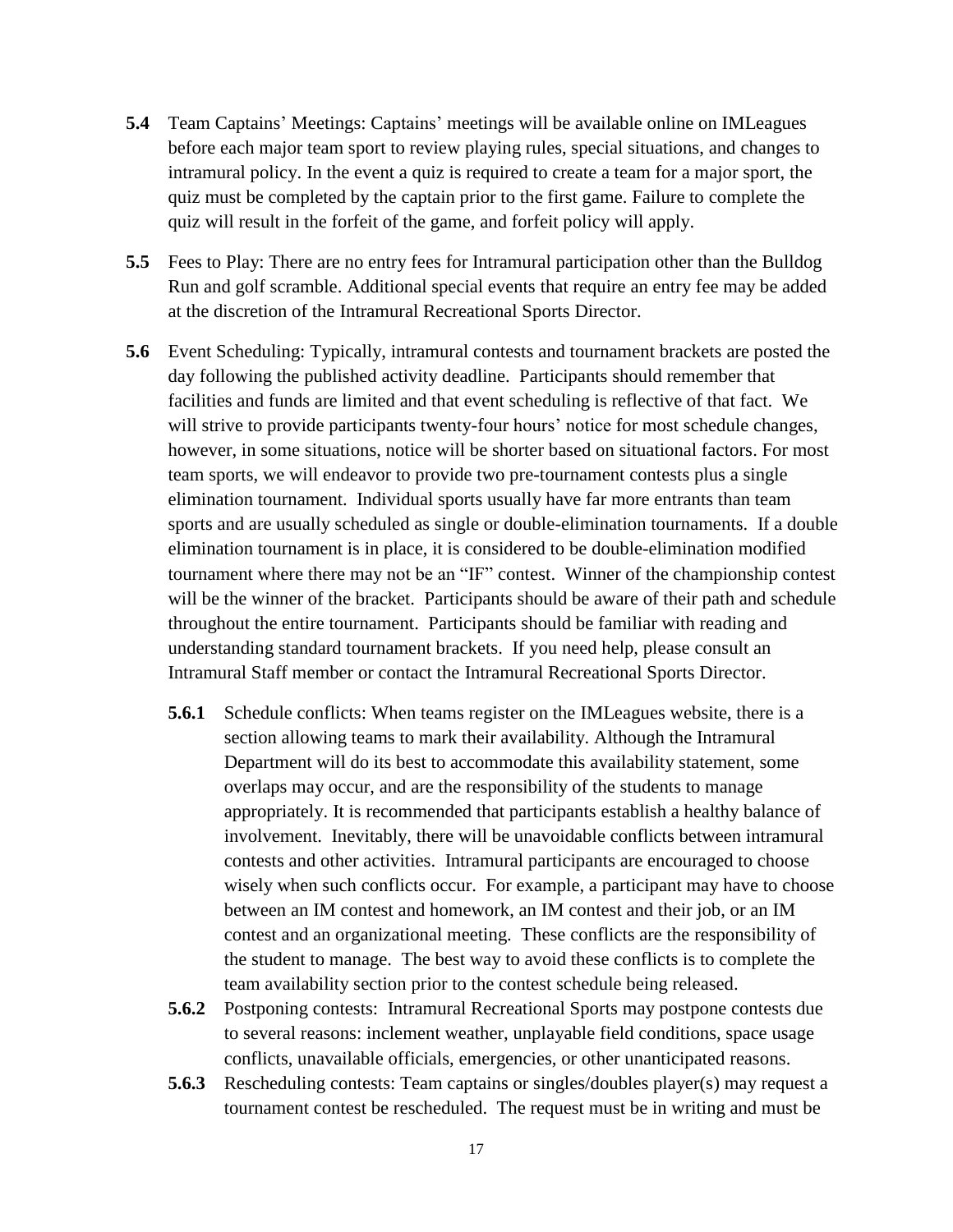received by the Intramural Recreational Sports Director by 12:00 noon of the last business day prior to the day of the contest. For example, a request to postpone a Monday contest must be received by noon on Friday. Only one rescheduling request may be made by a team or singles/doubles partnership during that sport season. In most cases, contests will be rescheduled using the following principles:

- **5.6.3.1** The Intramural Recreational Sports Director has final say in determining contest times and dates. The Director may make exceptions to these guidelines in the case of extreme circumstances or emergencies.
- **5.6.3.2** Requests for rescheduling preseason contests will most likely not be considered.
- **5.6.3.3** Rescheduling requests will not be considered if the postponement will impact subsequent but already scheduled contests. For example, if the request is to postpone a 6:00pm contest, yet the winner or loser of that contest is to play again that same evening, then the request will be denied. Another example, if the request is to postpone a 6:00pm contest and winner or loser of the 6:00pm contest is to play the next day, and there is no opening in the facility schedule or officials are not available before the winner or loser would play the next contest at its scheduled time, then the request will be denied.
- **5.6.3.4** Contests that will be rescheduled will be scheduled for the soonest possible date that the space is available.
- **5.6.3.5** The players (for single or doubles activities) or team captains must agree on a makeup date/time in consultation with the Intramural Recreational Sports Director if facility or officials availability is to be considered.
	- **5.6.3.5.1** This agreement of a makeup date/time must be reached and communicated in writing by each player (for singles and doubles activities) or team captain to the Intramural Recreational Sports Director by 12:00 noon on the day of the contest. For example, if a team wants to postpone a 7:00pm Wednesday contest, the captain must notify the Director of the request by 12:00 noon on Tuesday, and if the request is granted, an agreement as to a make-up date/time must be reached by 12:00 noon on Wednesday.
	- **5.6.3.5.2** Failure to reach an agreement as to a make-up date/time by the deadline results in the original contest time being in effect.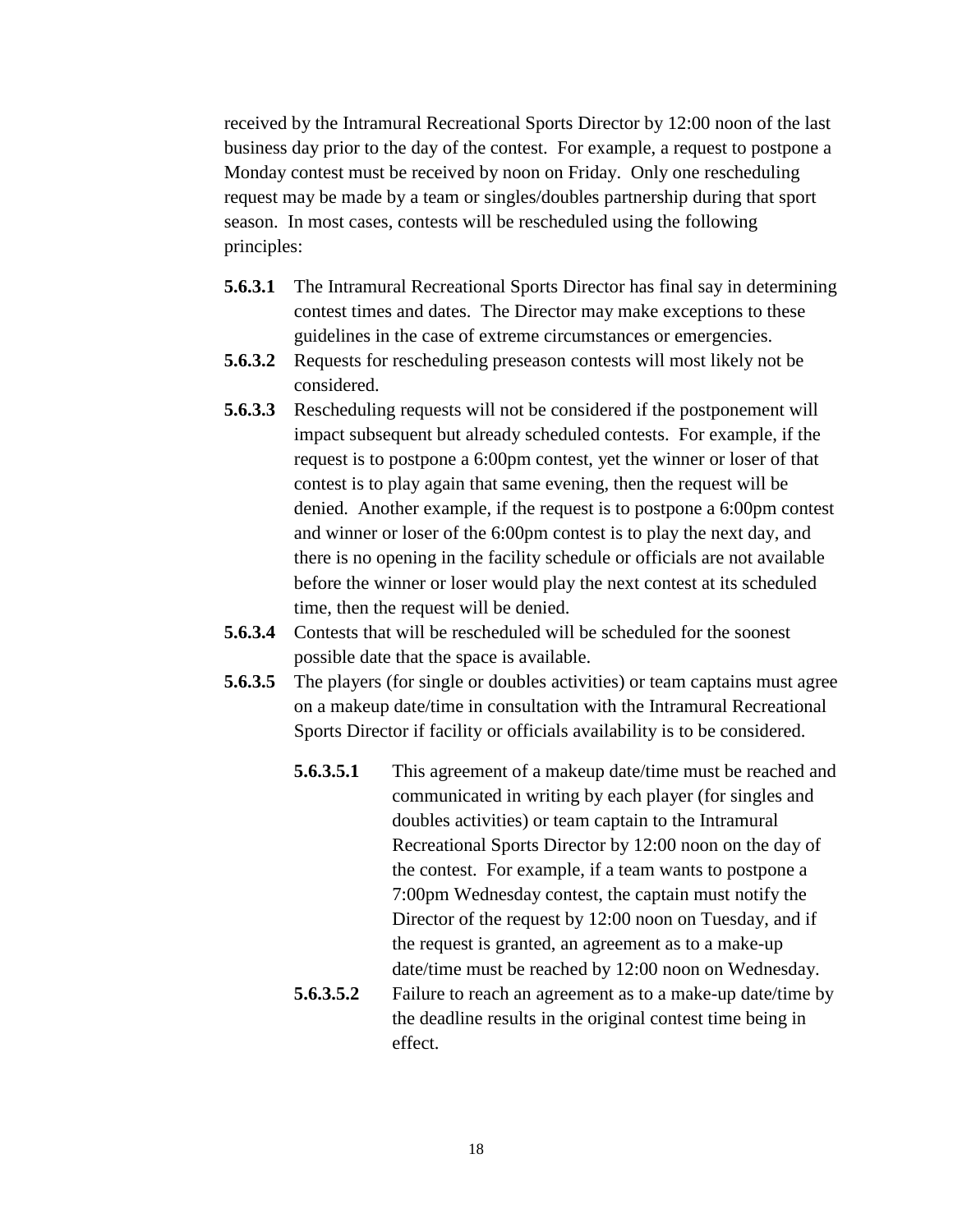- **5.6.4** Defaults: If a team or individual/doubles participant notifies the Intramural Recreational Sports Director by 12:00 noon on the day of the scheduled contest that the team or individual will not be able to compete in a scheduled contest for any reason; the opposing contestants will win the contest by default. Also, a team or individual participant who has started a contest but cannot continue due to injury, illness or disqualification will lose the contest by default. There is not a forfeit fee associated with defaulting a contest.
	- **5.6.4.1** Organizations whose teams or individual/dual participants lose a contest by default still receive participation and placement points already earned so long as they have actually participated in a contest or subsequently actually participate in a contest.
	- **5.6.4.2** If the notification occurs after 12:00 noon on the day of the scheduled contest, the contest is considered forfeited.
- **5.6.5** Forfeits and Forfeit Fees: A fee of \$20.00 for Team sports and \$10.00 for Singles and Doubles events will be assessed for each contest forfeited due to no show or failure, by a team, to reach the minimum number of required players to play by contest start time. The team captain is the individual in charge of paying any fines the team may accrue. The fee will be assessed to the individual listed as team captain at the time of the forfeit. If the team or player(s) pay the forfeit fee before their next contest, then the team or player(s) will be reinstated to competition. If the fee is not paid prior to their next scheduled contest, that contest will also be declared a forfeit. The captain then will be charged for two forfeits and according to the current rules will be removed from further play in that sport.
	- **5.6.5.1** Each forfeit is notated on a report sheet for Intramurals at the end of each night. The next business day, an email will be generated and sent to the captain to inform them of the forfeit and outline the details of the fee to be paid. At the end of the next full business week, a second email will be generated and sent as a reminder of the forfeit. The captain has one week (7 regular days) from the day the second email was sent out to pay any forfeit fees before being placed on suspension on IMLeagues, which prevents them from signing up or playing in any contest from that point forward. This suspension will be removed, effective immediately, once the captain has paid any forfeit fees. If after 30 days the fee(s) is still unpaid, a request to put a hold on the student's account will be issued through Student Accounts. Once the fee(s) is paid, the captain will return to good standing with Truman Intramurals and on IMLeagues.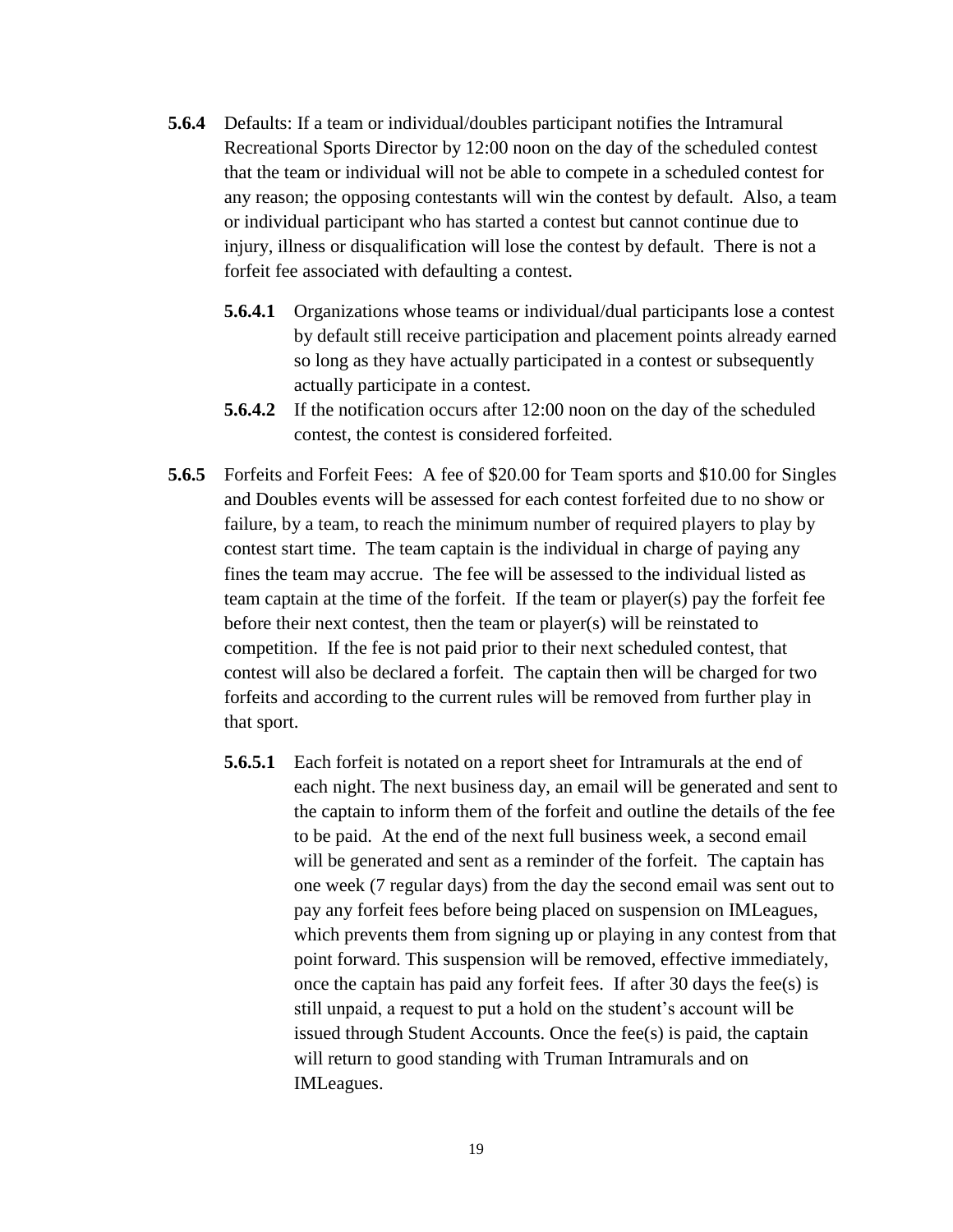- **5.6.5.2** A team forfeiting two or more pre-season contests will not be eligible for tournament play.
- **5.7** Tournament Seeding: Tournament seeding will be determined by any preseason contests that were played, with the exception of the Champion from the previous year. For example, if team A or individual A is the Champion from the previous year, they will automatically get the number 1 seed in the tournament. If there were no preseason contests played, the tournament will be seeded by random except for the Champion from the previous year.
	- **5.7.1** When possible, multiple singles/doubles partnerships of an organization will not be placed in the same half of the bracket for AST tournament play.
	- **5.7.2** Tie Breaker procedure for scheduling tournaments with preseason standings will be in order as needed: Win/Loss record, Head to Head results, Point Differential, Sportsmanship Points.
- **5.8** Protest of playing rules: Participants may not protest judgment calls of intramural officials. Some examples of judgment calls are: balls and strikes, out or safe, fair or foul, ball in or out of bounds, fouls or no call, carry/lift or legal hit, etc. Protests are allowed only for misapplication of rules. When a participant believes that a contest official has misapplied or misinterpreted a published playing rule, the respective team's captain or manager must notify the contest officials of the protest before the next play of the contest. If the decision in question happens to be the final play of the contest, the protesting team must file a protest with the event supervisor before signing the score sheet or leaving the facility. Protests made after these deadlines will not be considered.
	- **5.8.1** When a team captain protests a non-judgment decision made by an intramural official, the officials will follow this protest procedure:
		- a) The contest official will suspend further play.
		- b) The protesting captain will explain the playing rule for protest.
		- c) The contest official will respond with rationale for the original decision.
		- d) The contest officials and the supervisor on duty will discuss the situation in the absence of all participants. These officials will decide whether a misapplication of the rules has actually occurred, and if so, will correct the decision.
		- e) The decision will be communicated to the team captains.
		- f) If the team captain(s) is not satisfied with the decision, the captain may then file a formal protest with the Intramural Recreational Sports Director before 12:00 noon of the following business day.
	- **5.8.2** A team filing a formal protest with the Intramural Recreational Sports Director must follow this procedure: